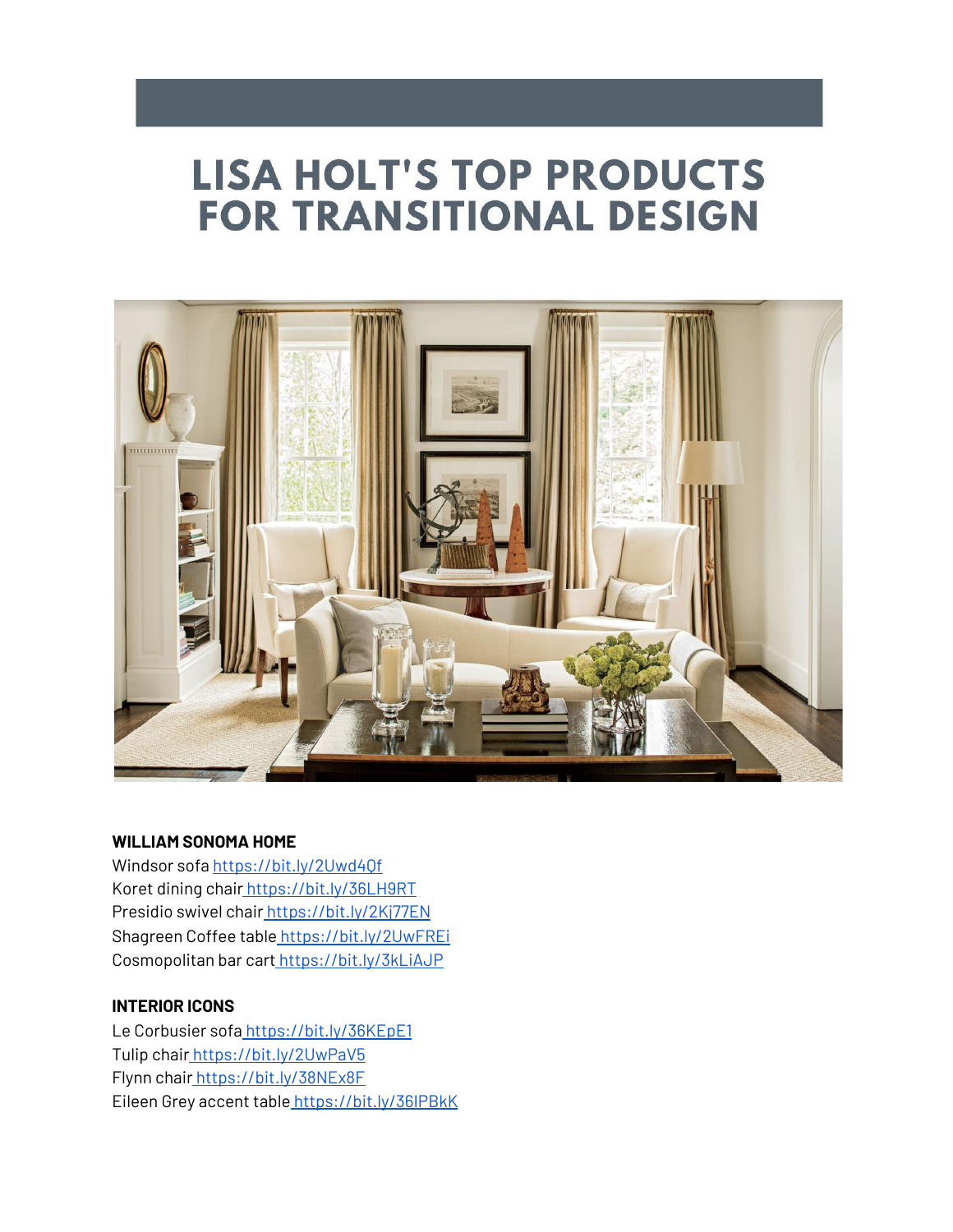Oval Tulip table [https://bit.ly/3kJpy1z](https://www.youtube.com/redirect?redir_token=QUFFLUhqbHlVQWtoaWtYLXhLamJBRG9vOG9IbDQ1a1M2d3xBQ3Jtc0ttaTlPRUVyM1c2ejZIWEU1WFM0QlFEWk5lRU5uOWZUMkdZSG56YWU5Q0ZscFpKU2Znem1KR1NYb3lERkh5UmxYTVltN1phbnEybUIxMDNuMDBMZkw2NUJmWFd1RkZTRnpjVFVHVklHSEtobldpTVFDWQ%3D%3D&q=https%3A%2F%2Fbit.ly%2F3kJpy1z&event=video_description&v=ospwAzi_PcY) Mouille ceiling 3 arm light [https://bit.ly/3f5nKiu](https://www.youtube.com/redirect?redir_token=QUFFLUhqbDdQRTdpLUFRWDFScVpESE11WU9kdlUxbE1vUXxBQ3Jtc0tsbng5Xzc1X2NwcXAtRVVlZFFNWS01bzN4aWh6QXVJZ2syRmkxZHp1OElabHYxQkdQejlPeUR2a3phWjBuVmFOUG04R0QySS1HcWo4MmN0Z0l0eXJZcWl1c1pQdlNaOVpOb0Y0VThNcWRoZlVmc25oQQ%3D%3D&q=https%3A%2F%2Fbit.ly%2F3f5nKiu&event=video_description&v=ospwAzi_PcY) Artichoke pendant [https://bit.ly/35AMGey](https://www.youtube.com/redirect?redir_token=QUFFLUhqbk1rUnVJSUVINE0zVFBNcGNjNWh4VHFaOGIzZ3xBQ3Jtc0trVklFdVpVSUktOVIweDBOWEVUcVJWTlJ5YldqekF1ellmZGxLN3RuTU8wNmNoYTN1alEzXzA2TzhNQWdWWkRFczZfRFJEck9SX050NmN1ZmlCc0xXdFRrZE1SUHYtSHFjT1hCT0RBVUFvMWZ3US1Pcw%3D%3D&q=https%3A%2F%2Fbit.ly%2F35AMGey&event=video_description&v=ospwAzi_PcY) Grasshopper floor lamp [https://bit.ly/3f62edv](https://www.youtube.com/redirect?redir_token=QUFFLUhqbHF6V0FBa1BweEJVS3EyejVBbmdlUWdPVVl2QXxBQ3Jtc0tuTnk0YmhFOFJpOVNvdXVaUDdZcnBIM0hGcVZsT1ZEMXFXdHF2dno1SnFKV0dnZWQyVGVvcUdkSlBJX2xpWk5XN2pVdmhjX0EwcHRpeXQ0QTgyRzN1Z181eGhyR19oamFLM3cxcWI4OHdlUk9lTlhkZw%3D%3D&q=https%3A%2F%2Fbit.ly%2F3f62edv&event=video_description&v=ospwAzi_PcY)

## **ONE KINGS LANE**

Green Sofa [https://bit.ly/3kBqYLC](https://www.youtube.com/redirect?redir_token=QUFFLUhqbGIyWkJGLWM4RU12TVFlZmdnc2g1ZGdxZEhCd3xBQ3Jtc0tscm5RWEowM3ZZaXhrcU92RjVPS3RUR2MwYmhoeTRKb0FwZjFBeENwUG1ORlVhUnFmLUQ4SHAweW9FTjRJdzNDbnhwRDBIajB0SkZGLVh6d0s0c2JpUjE1eWJZQ1djVE1OTHBldURZWkhsbDlUcThqTQ%3D%3D&q=https%3A%2F%2Fbit.ly%2F3kBqYLC&event=video_description&v=ospwAzi_PcY) Hayes Transitional sofa [https://bit.ly/3lGQbFK](https://www.youtube.com/redirect?redir_token=QUFFLUhqbVlfWXpvZDlfNTFJWHQ0ZzFmeFU5YmIySFJEZ3xBQ3Jtc0tuVlRTNlhqRDhjQzU2LXlEWlFzcXk1NUJBZVBLeEs1dkF4MmZTTE1kVWFxZEEyaW81cHl0ck9peTdHSTI2S3RHMFNWRUp2N1RTdXZTVXBMaEdaa0pkMW5MazI3SlpZLS1kYVZEaTJWREdqeG96dTJVUQ%3D%3D&q=https%3A%2F%2Fbit.ly%2F3lGQbFK&event=video_description&v=ospwAzi_PcY) Cedar Key oval back dining chair [https://bit.ly/38OfqSZ](https://www.youtube.com/redirect?redir_token=QUFFLUhqbTFNSTlrbDYydF9NQTdVQWNQZDRlTzdvNG11UXxBQ3Jtc0trZmZmUGtUV1B4ak12SF80T0thcElUdXVHN0RGby1SbEJCOEZOSUNqclpHZC1naTYxSEJoOWMtYURHYUtDdDZzYkpPeS1WcS1rZVh3Vk8xaE1hemZXUHhXX2s5dHdRS21nX1d2TWN5Q3psUHpqN2Jidw%3D%3D&q=https%3A%2F%2Fbit.ly%2F38OfqSZ&event=video_description&v=ospwAzi_PcY) Kate Navy/white piping club chair krypton https://bit.ly/2IHI7ri Gold accent table [https://bit.ly/32Nhk2j](https://www.youtube.com/redirect?redir_token=QUFFLUhqbXRGUzRZdHZTdzFJMmZlbk81Ty1LMDdSZno1UXxBQ3Jtc0tsUVZRWDFtUEllamM1cldoWm1xUHFoYWZRVmYwVEpuWFBiTzloSElESlBnRUJfMkVMYU9ZaTVwYlVYOU1wa3BqcG1hSEItMngtaG1wUUpZVmx6Y29GeXk4NGlqM0llSXUwQmdIZUNWbm5rQndOOWRSYw%3D%3D&q=https%3A%2F%2Fbit.ly%2F32Nhk2j&event=video_description&v=ospwAzi_PcY) Andrei Bar cart [https://bit.ly/2KgZiiP](https://www.youtube.com/redirect?redir_token=QUFFLUhqbXV4bC1zZUNRMlV1d3VLdXIwTXdIaVhSeURTUXxBQ3Jtc0trT3hYcm9VUGE3Tmx3N1pDRFJsNUVPZGtzUEI1QnVFTXNlLXFjTUVTTkh5ME13em1TTTdRTTB5UDd4SlUtRFc4YW1FenlCNUMxN1ZpOVAzNDFCNkFXQTZraFJqR1U1bEFfd0hmRHAxamUtYk5JSFFnaw%3D%3D&q=https%3A%2F%2Fbit.ly%2F2KgZiiP&event=video_description&v=ospwAzi_PcY)

# **CRATE & BARREL**

Curved sofa [https://bit.ly/2UD1rXP](https://www.youtube.com/redirect?redir_token=QUFFLUhqbW5BMnNjWEZmVnE2WmtpbjlXSkpQVUE5Nmp1QXxBQ3Jtc0trMFRaYXlNYXFjTDVpckphNURyTG5COEtPbjR3QVNhNlh3QUZLZE9yaWMtTFdVSC1SdG5NMFl1dmRwVzk3RVJ5RF9XdmJHVExUWjkzTVhlSXhPMjlNdWxvSFBoQmVWdXZmQ3czOUlQcXFaTnNSN1ZfQQ%3D%3D&q=https%3A%2F%2Fbit.ly%2F2UD1rXP&event=video_description&v=ospwAzi_PcY) Josephine curved sofa <https://bit.ly/2Kljz6Z> Notch arm sofa velvet [https://bit.ly/2IFsmQ9](https://www.youtube.com/redirect?redir_token=QUFFLUhqbWR4UFBSN2o5VmZZdTlYWi1XTjk1OTFnd19rZ3xBQ3Jtc0tuLUFLU1RPdFNOZDlaMVdCU1psX1FvbUVnWUNrNTMxX0N4ZVpKZE9hcGlkbHhuTnJrSWhtLVZPQ0ZXMTN4UjIxTURUSEl6UlEyYUxaOVRaRVhRODBiZFhJYV9lMWdDY0hJa1RvcXJzdWVZakxEdGFSQQ%3D%3D&q=https%3A%2F%2Fbit.ly%2F2IFsmQ9&event=video_description&v=ospwAzi_PcY) Wells Leather sof[a](https://www.youtube.com/redirect?redir_token=QUFFLUhqbC1HcXNxajA5cVNQTXpaTVY0eFFxbnVIdE5Nd3xBQ3Jtc0ttNUo1a1JkWTg2bmNjVjVlUUpsX0hMOTk2cFM0YUNueHYyQjExYmZWUTVzcUVuSEpaQ0J2anMxaDU5THRhQlltY2lGVHBJNVE0TVhUSVpSVXdwYmpBUFVjYjFOeW8taFF6S1ZnRnRDZkVtR3NsREVwSQ%3D%3D&q=https%3A%2F%2Fbit.ly%2F3fk5MZz&event=video_description&v=ospwAzi_PcY) <https://bit.ly/3fk5MZzv> Cane curved occasional chair <https://bit.ly/38QxhZy> Velvet Alex wing chair [https://bit.ly/36KVxtj](https://www.youtube.com/redirect?redir_token=QUFFLUhqbnVJcXdjUkxvbXVNZk1NWExxbDFuVk53NHdVd3xBQ3Jtc0ttdWVjaFJ6N1RKdFBrcGh3Wml2OUJSbXZXWk5GWU5NUU1pNGE1TllDQlNVT0k1d2RZSWxfMGs0cWQ4M3FkNENVNEUzb1ZuX3FaSHl3UHVqX1FyVTBxTjNJTy1XZTZ0N1VOMVB3ZzR0Ui1PdHIzRG5CZw%3D%3D&q=https%3A%2F%2Fbit.ly%2F36KVxtj&event=video_description&v=ospwAzi_PcY) Velvet slipper chai[r](https://www.youtube.com/redirect?redir_token=QUFFLUhqazEzV1o1aFBhTzlKLXVwV05Fa0ItWVVxRTkxUXxBQ3Jtc0ttejlRU1NvYlUyRUZaS25kQ2R3S0lsRkFENV9hbFdBa29FSEJUQkYtVjhJU3ZaeWU0bHZMMFdCTHVTbXFKbG5rZ3VCWmZZZUIxTXJTcWJLSTEyZW9MWUhQQmNxUkhsLXRLTWZBZzZOb2R5MjRNWnpXWQ%3D%3D&q=https%3A%2F%2Fbit.ly%2F2Ke0wex&event=video_description&v=ospwAzi_PcY) <https://bit.ly/2Ke0wex> Amalie ribbed club chai[r](https://www.youtube.com/redirect?redir_token=QUFFLUhqbktlVzJYOVpScnVCbnFEZVBkMGdHUmU2MTFYQXxBQ3Jtc0tsNkFnQmVGd2tnOUl0S3BYVFl3cnNxVkxybll3Z2d4dTZGckRRTmo4QTFQRnQ1MHd3WXdsd0w2eXF1Yk5EemUzRXNPVzFpalQ4UGNHNGgycmd5WmYzeV83dUZ1OGxhX21lTFZFYVZQWmxDLUpnTDM1cw%3D%3D&q=https%3A%2F%2Fbit.ly%2F32TjMEO&event=video_description&v=ospwAzi_PcY) <https://bit.ly/32TjMEO> Black rattan armchair <https://bit.ly/3fquZBO> Coronado seagrass armchair <https://bit.ly/2IYDeJj> Grayson footed swivel chair [https://bit.ly/2ITf1Ec](https://www.youtube.com/redirect?redir_token=QUFFLUhqbFVZbWFRU0JtZVJZTVhhLUJMcDNzLXRuTk1LZ3xBQ3Jtc0trMmhuUDRmcENCcDlSY3BsV0FWNGhYWFdnOE5tZ0ctNDY4eG03dlNDOEJtTl9kb1c5R0FXZENYN0NwcDFfcmthbHVFZmpFZ1RlTEhPMU9WcjRZbjBLMzRyOVphS2JpRWczaExGQV9LR29EamVFQjhKQQ%3D%3D&q=https%3A%2F%2Fbit.ly%2F2ITf1Ec&event=video_description&v=ospwAzi_PcY) Elsa velvet wingback chair [https://bit.ly/2J0nkhu](https://www.youtube.com/redirect?redir_token=QUFFLUhqa2YtckM2cWFXQndFeW9ZU3NHbHQtMUdJQktVUXxBQ3Jtc0ttVHpTVDVCMHEwV1I3bVFpMmZmdDdEVzU1WHlZVnlHdTllakYwZDJZNVRTcXJzN0ptaU5FRG5IR3NzcWZKUlhMUTNYYjRwamRUdUkteGVVX1JBTkVtRDRzUFZpSjA5N2FyejZzaEw0RHd2aXpfT013UQ%3D%3D&q=https%3A%2F%2Fbit.ly%2F2J0nkhu&event=video_description&v=ospwAzi_PcY) Adina bar car[t](https://www.youtube.com/redirect?redir_token=QUFFLUhqa2xoaks3RXRzREpzcVlmR3UwYzNXQ283UVN5Z3xBQ3Jtc0ttNjNRWGNLbThObWthdlNhYUtSSmwtc2o5MlVObW5COUZVbE9JN3NlMzZZSzE1RjJCaUctdGtuQk9KYnE3X1EyZTNzOTluc010NEhWbkpvaklnazJBcUNHS21uZ2NQbGpqRWtTSnA1UDgxLWlxSjRmTQ%3D%3D&q=https%3A%2F%2Fbit.ly%2F2IO2zFI&event=video_description&v=ospwAzi_PcY) <https://bit.ly/2IO2zFI> Cane round bar cabinet [https://bit.ly/3pCfRpn](https://www.youtube.com/redirect?redir_token=QUFFLUhqa0o1STI1S1pvX0VvMi1vN1RveHRhNHJaN2htZ3xBQ3Jtc0ttQjdLemxKNGFsR2lRZlA2ODZ6dk0zTzlwSlBwU0ljY00xZ0FORXg3NlZTS185ZVVJcUxUQWxNS1AtbUhERVpGY0tsUURfVnRSeEdsYWNWa0M2cGJ5dXZ3UnhUR2JQWjhpOW5vdHpDcklrSnY0LVJHcw%3D%3D&q=https%3A%2F%2Fbit.ly%2F3pCfRpn&event=video_description&v=ospwAzi_PcY) Fayette reed front bar cabine[t](https://www.youtube.com/redirect?redir_token=QUFFLUhqbG5mNVBsV0F0RGJWcDdlNnY4Z2FLZ203RUwyd3xBQ3Jtc0tscl85bHczLUtiZDIxTXVBYWR6by0weENZT1pTYmJMc09uQy1samFSSUdaWGJyWGZNMWdSRkEweUhQbHRMeXdKWi1zNzRjRUVwNElvdnBTVU5zc1lIOW1BNDhFX2EzVHF6b3JYRjN0S0dFcE5sdDY5NA%3D%3D&q=https%3A%2F%2Fbit.ly%2F2IXakc6&event=video_description&v=ospwAzi_PcY) <https://bit.ly/2IXakc6> Raffael carved wood bar cabinet <https://bit.ly/2UMHpu4>

# **WAYFAIR**

Tuxedo sofa <https://bit.ly/3pa9Yz6> Recessed arm sofa <https://bit.ly/3ixuYNZ> Tuxedo sofa <https://bit.ly/3iA1OgX> Coffee table <https://bit.ly/2XZel4j>

# **CRATE AND BARREL**

Brass bowl <https://bit.ly/2VVSd9M> White marble accessories <https://bit.ly/37G7rFu>

# **CB2**

Faux fur throws <https://bit.ly/2W6fyWn> Faux fur throws <https://bit.ly/2W6ww77>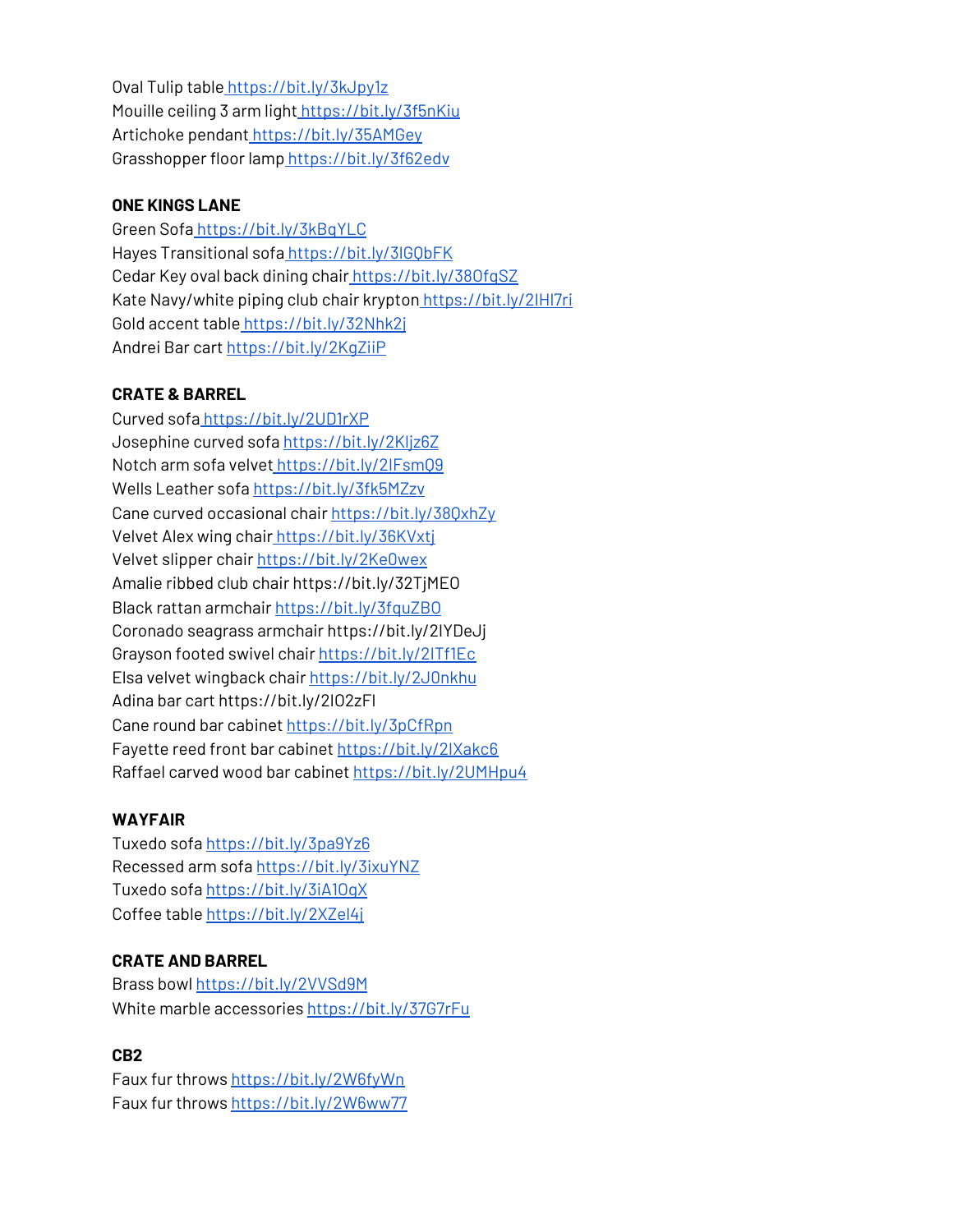Celia vase <https://bit.ly/3a9thnP> Brass/glass vase <https://bit.ly/2W3WsAg> Lasso sculpture <https://bit.ly/3nfAZ3s> Marble link chain <https://bit.ly/3fDcx9a> Brass <https://bit.ly/36c64iq> Crystal bookend <https://bit.ly/36ae0R5> Capsule box <https://bit.ly/36eL6iZ> Capsule box <https://bit.ly/3l6MgRL> Black and white box <https://bit.ly/367ehnV> Onyx Box <https://bit.ly/2JgDbIG>

## **POTTERY BARN**

Faux fur throws <https://bit.ly/3meyI74> Chunky knit throws <https://bit.ly/3gBlobS> Frames <https://bit.ly/3mal8BP> Floating frames <https://bit.ly/2UVxgvl> Silver frames <https://bit.ly/3m9DwdZ> Abigail frames <https://bit.ly/3gES3Nx>

#### **WEST ELM**

DRS catchall tray <https://bit.ly/37MIB6V> Salad tongs <https://bit.ly/33SFHMG> Gilt bug trays <https://bit.ly/3gwDuMf> Geometric trinket trays <https://bit.ly/2VVfo48> Lacquer trays <https://bit.ly/3oBtO5Q> Wall pots <https://bit.ly/3a4zGR0> Claymen vase <https://bit.ly/3oJhQHs> Geo trays <https://bit.ly/3a26oCx> brass planters <https://bit.ly/341Qzbm>

## **CB2 DECOR**

Petrified serving board [https://bit.ly/3q3oz0j](https://www.youtube.com/redirect?event=video_description&redir_token=QUFFLUhqbGVRdGU5TXFJS21hM1h4LXk3b0x1N1Y3WjRyUXxBQ3Jtc0tuWmNCQ1Q2eVV0NFFGanhsOVFCRUpGc2hsbTUwWG8wSUxnQzJMc195MC1ZT2UzZUxLM0pKSjNoMnI3Yk1QQURrSmdKS1lPaU45eEhzVjQ5RHpMcWVqdEl1ZE95SHNjLXF3Qmxicm55eS1BMDhuV2NhNA&q=https%3A%2F%2Fbit.ly%2F3q3oz0j) Marble server [https://bit.ly/36a9vWQ](https://www.youtube.com/redirect?event=video_description&redir_token=QUFFLUhqbHNHclhBeUhla1plUkJHZlYzbWUyX3JZSEtjQXxBQ3Jtc0ttVlYxRmVCTWpGQzE2eHcySUVtb2ppNlNadC1XN014bTBOSmM5WGlMYlV6OHNlT2F4Zkd3dVdxVktxR0hkNEFuNTVCd1ZzM2Vla3k0M2xpOGl1X0I1OXZIUnVBMXVNZUdpY05FZWZNTFJUcU9PdVlSZw&q=https%3A%2F%2Fbit.ly%2F36a9vWQ) La[r](https://www.youtube.com/redirect?event=video_description&redir_token=QUFFLUhqa0k4aDBDQzFMSlpSX2F3eFlwWGRuMmdZQm1sUXxBQ3Jtc0tsR1JyVlJCd2RMQUw3TzBrNnAxMUF4Wm1GbFJsUm1mV3VYOFhOUHdCd0dBUDhPNTRKVzlFRnJoQ0gwQmM1ajFuSWlnaUV4bzZ3Y2Y1NndXOHRpLVAxZXhPU1JneGtrUzBiVDMxRFBabHE1U0dDZkF3NA&q=https%3A%2F%2Fbit.ly%2F3l6LiVD)ge server [https://bit.ly/3l6LiVD](https://www.youtube.com/redirect?event=video_description&redir_token=QUFFLUhqa0k4aDBDQzFMSlpSX2F3eFlwWGRuMmdZQm1sUXxBQ3Jtc0tsR1JyVlJCd2RMQUw3TzBrNnAxMUF4Wm1GbFJsUm1mV3VYOFhOUHdCd0dBUDhPNTRKVzlFRnJoQ0gwQmM1ajFuSWlnaUV4bzZ3Y2Y1NndXOHRpLVAxZXhPU1JneGtrUzBiVDMxRFBabHE1U0dDZkF3NA&q=https%3A%2F%2Fbit.ly%2F3l6LiVD) Beverage serve[r](https://www.youtube.com/redirect?event=video_description&redir_token=QUFFLUhqbnkySEppV2lSOW5QOWpFV0xqNTlCYUFnZUZWUXxBQ3Jtc0ttdFI4dGgtNzdESnZGbXNzQ0YtTDNQMTdyN0p2cEcxcktyMWJPbE1kOUJBMTdTcDlYOWRHNENqNGU0SlhoRlBwWlM2dy1zMVNpVjl5ZUZXNTBITGhOWVB6Mm0tOVpBTC05SUxzcHkwZU5sbzh0RG11SQ&q=https%3A%2F%2Fbit.ly%2F37dqhne) [https://bit.ly/37dqhne](https://www.youtube.com/redirect?event=video_description&redir_token=QUFFLUhqbnkySEppV2lSOW5QOWpFV0xqNTlCYUFnZUZWUXxBQ3Jtc0ttdFI4dGgtNzdESnZGbXNzQ0YtTDNQMTdyN0p2cEcxcktyMWJPbE1kOUJBMTdTcDlYOWRHNENqNGU0SlhoRlBwWlM2dy1zMVNpVjl5ZUZXNTBITGhOWVB6Mm0tOVpBTC05SUxzcHkwZU5sbzh0RG11SQ&q=https%3A%2F%2Fbit.ly%2F37dqhne) Candy dish [https://bit.ly/3fCmByY](https://www.youtube.com/redirect?event=video_description&redir_token=QUFFLUhqbW1uZmRtdWl6MWZkMlV4Qk9jQnB1YThzcHFLQXxBQ3Jtc0ttRGFjTDcwa3dNX1VxMktMN0luQ240YTdfelFoY3cwNk1mcGY5amdEal9Mcm9pS0Q5c3NLSXlHajRPOXpkbEVhSlVvX0N1R19OcTZhQnhSZHVpX0EyUk1kVVI5Z2JiRWZoWk9jelNmVWRlVmR6eW93TQ&q=https%3A%2F%2Fbit.ly%2F3fCmByY) Mini candy [https://bit.ly/3mnAzY0](https://www.youtube.com/redirect?event=video_description&redir_token=QUFFLUhqbmhSSGpiUE9TS1dqS2pmbjNEWThNeDgzUmFpZ3xBQ3Jtc0trMU83OU54d2FxbTh2UndOWGtNT3J5amQ4X08temdIS0l5alIzN0o2bmVnQU8weGhBRi1GT3JTUnVVQ3NBVEVrZWxlS0RCYlpKdlltelNsR0JJUE9tZkw5U041OF8xQjFkTFlGUHNuMjFMUkl3cU1HSQ&q=https%3A%2F%2Fbit.ly%2F3mnAzY0) Brass bowl [https://bit.ly/3nZBJtf](https://www.youtube.com/redirect?event=video_description&redir_token=QUFFLUhqbEh4TGNMZVR4ajd5SkF1ZHdqMklHeGRYY2E5QXxBQ3Jtc0tsVWZ4ZTR1NXVvVnd0aWFIXzhWTlZTaW1HbHpCQnEtZ19lQWFPNWpMLXB2cXBKRms2SFMtejJxZEJkT0oxdXozVjUxM29pSUJHNzJDOW5YTUVHWnVMT2lDeDVsdTZ0d1E4NVJEYmxKLUluNTk0dlhLbw&q=https%3A%2F%2Fbit.ly%2F3nZBJtf) Cement cu[p](https://www.youtube.com/redirect?event=video_description&redir_token=QUFFLUhqbVRuWGRzNHhzY1FQQlVVTGRFRTkwZ0Q2UlRtUXxBQ3Jtc0tsUEJlTlRQR3htcVdjSnZ3anRGUEpRM2REdXZYNU1uM2cwXzlIdm90dmpESkxCS0lZbUVkcUh6d3dwaVdrLVdMWE8tQjdWc2RHY2Zhb09lUUYzdmM0Z29aOWE4X2xiOHVzTzY0MEJpVm9SWUxxVWp2SQ&q=https%3A%2F%2Fbit.ly%2F3fI3eof) [https://bit.ly/3fI3eof](https://www.youtube.com/redirect?event=video_description&redir_token=QUFFLUhqbVRuWGRzNHhzY1FQQlVVTGRFRTkwZ0Q2UlRtUXxBQ3Jtc0tsUEJlTlRQR3htcVdjSnZ3anRGUEpRM2REdXZYNU1uM2cwXzlIdm90dmpESkxCS0lZbUVkcUh6d3dwaVdrLVdMWE8tQjdWc2RHY2Zhb09lUUYzdmM0Z29aOWE4X2xiOHVzTzY0MEJpVm9SWUxxVWp2SQ&q=https%3A%2F%2Fbit.ly%2F3fI3eof) Cement box [https://bit.ly/2V73y6M](https://www.youtube.com/redirect?event=video_description&redir_token=QUFFLUhqa1p5S0VRTVRxcTZlOXQ3X2FYS1BrT2FNNW9nd3xBQ3Jtc0tsTW41SjhjaVZaV0djT1Z4MEpTWHVyOGk4em13U0xjZ3ZuT2pucW5pTGpnR3E1VGk4Y3JSNFQ1NWpzMHlTWWxaMWFia1ItUV9XR1M3RlNrd1hjYUlHMXdremxHZE9CRVpQZTItZnZaX1JJNE5fNkdIaw&q=https%3A%2F%2Fbit.ly%2F2V73y6M) Cement tray [https://bit.ly/36bjBGO](https://www.youtube.com/redirect?event=video_description&redir_token=QUFFLUhqa1VITDRaVlZsWkRhMVZJYVBBYk1WQzJFdkxaZ3xBQ3Jtc0tscVFxdFcwZ21Kay02dVRUeElCOGRBVEQ4ZGNubldxaXdvdEtrMzROQW1Cd1l6YVVKVnVsUThQeUJrZzJyQzdPUDgtVW9idUVvQmRjR1B2bEpTOXV4Nm5CQmxyUm9EMG9OVEE3OGhVeUIta0Z5R1AxQQ&q=https%3A%2F%2Fbit.ly%2F36bjBGO) Brass penci[l](https://www.youtube.com/redirect?event=video_description&redir_token=QUFFLUhqbXg4V3cyd2Jkd3k3WlhSU1IwUy1LWkEzSW05Z3xBQ3Jtc0tsRll1eW9VellkVmRxU1kwUlhmZVc5NVI4cGlBTVl1czhvTmo3U0dDV3lFT2FMYUJQWFlqLUR1aUNpbkRTam5JNUdTbElUSEQ5ZmdFeGtONk5ZWHRPN0hHcktkMm5zNnlJZXA1bWRaZTNabFVBMEFqSQ&q=https%3A%2F%2Fbit.ly%2F3maUPwf) [https://bit.ly/3maUPwf](https://www.youtube.com/redirect?event=video_description&redir_token=QUFFLUhqbXg4V3cyd2Jkd3k3WlhSU1IwUy1LWkEzSW05Z3xBQ3Jtc0tsRll1eW9VellkVmRxU1kwUlhmZVc5NVI4cGlBTVl1czhvTmo3U0dDV3lFT2FMYUJQWFlqLUR1aUNpbkRTam5JNUdTbElUSEQ5ZmdFeGtONk5ZWHRPN0hHcktkMm5zNnlJZXA1bWRaZTNabFVBMEFqSQ&q=https%3A%2F%2Fbit.ly%2F3maUPwf) Bras[s](https://www.youtube.com/redirect?event=video_description&redir_token=QUFFLUhqbmduODNJQWFrYkhHZ2pNLXNJdU9LWXlOWkVzd3xBQ3Jtc0trek52bC03alJjTFJYS2Y0SVk0elM0S0E0cURaWVNTNUtGNVVWQ0JTb2lCanNfclozUWh3bVAwd3ZPaFpwV0hhanBUd1Rxak9kVjlfQnZpWlpTdHc4YVdMZnFmbVFmVUowNlgweERicXFQZnhGMTg1cw&q=https%3A%2F%2Fbit.ly%2F36c64iq) [https://bit.ly/36c64iq](https://www.youtube.com/redirect?event=video_description&redir_token=QUFFLUhqbmduODNJQWFrYkhHZ2pNLXNJdU9LWXlOWkVzd3xBQ3Jtc0trek52bC03alJjTFJYS2Y0SVk0elM0S0E0cURaWVNTNUtGNVVWQ0JTb2lCanNfclozUWh3bVAwd3ZPaFpwV0hhanBUd1Rxak9kVjlfQnZpWlpTdHc4YVdMZnFmbVFmVUowNlgweERicXFQZnhGMTg1cw&q=https%3A%2F%2Fbit.ly%2F36c64iq)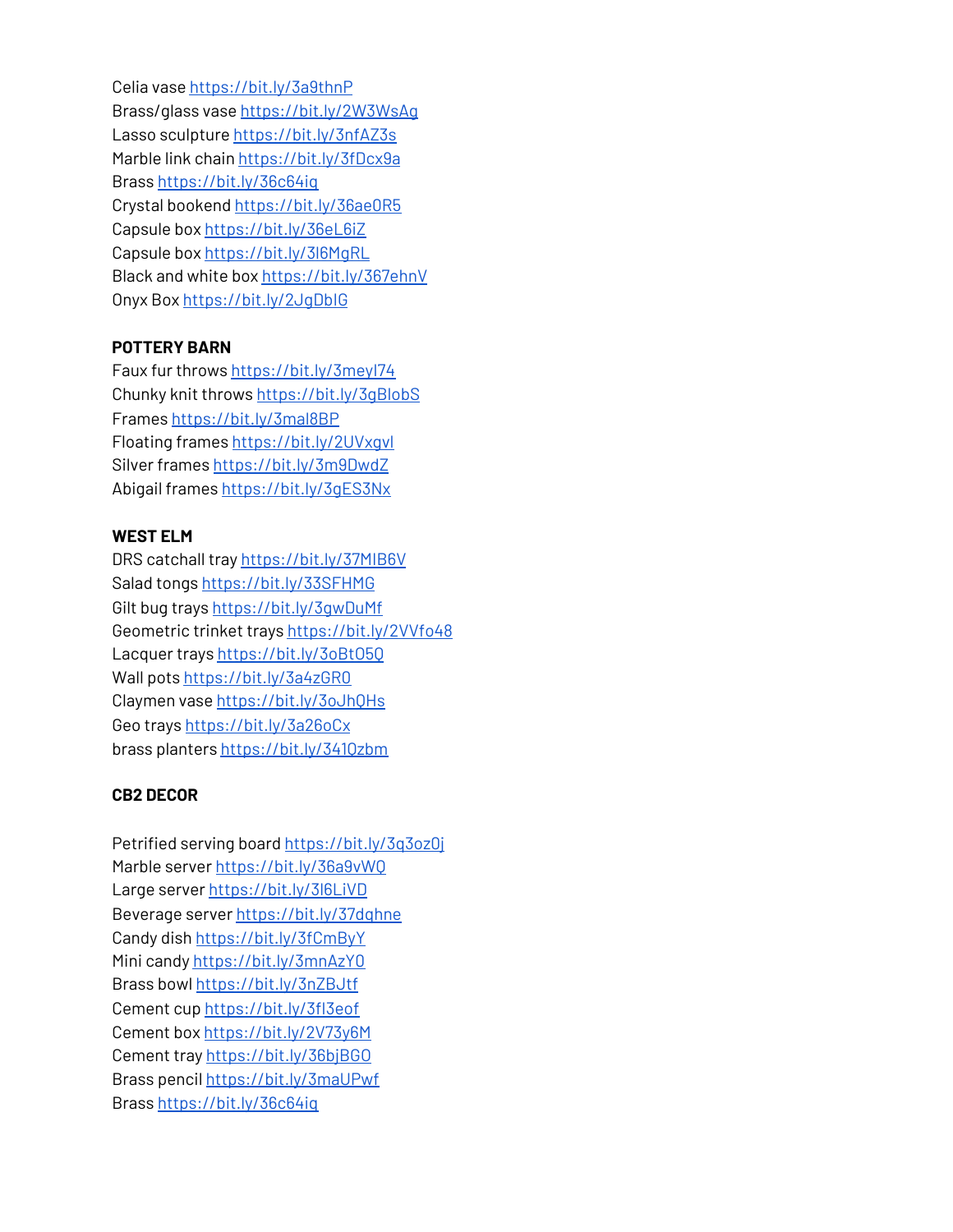Crystal booken[d](https://www.youtube.com/redirect?event=video_description&redir_token=QUFFLUhqazVYd1ItVlRfc3lwa1lFTmlaamN0MnJrWG52QXxBQ3Jtc0trd2V4TmhzdEdsQ2xIZzBtLVBrSWJDWk5JSlZjeUtSY3Fxczl2ZkdzV0JLRmNXNkx3cUw0VjU2dEUyVmVRUUZ2RExiY25tY0V6NjA1YTd6ZElFVWxpcWdkWTEybmE2RXZBV2ttV0pxWW1McHo0Skcxdw&q=https%3A%2F%2Fbit.ly%2F36ae0R5) [https://bit.ly/36ae0R5](https://www.youtube.com/redirect?event=video_description&redir_token=QUFFLUhqazVYd1ItVlRfc3lwa1lFTmlaamN0MnJrWG52QXxBQ3Jtc0trd2V4TmhzdEdsQ2xIZzBtLVBrSWJDWk5JSlZjeUtSY3Fxczl2ZkdzV0JLRmNXNkx3cUw0VjU2dEUyVmVRUUZ2RExiY25tY0V6NjA1YTd6ZElFVWxpcWdkWTEybmE2RXZBV2ttV0pxWW1McHo0Skcxdw&q=https%3A%2F%2Fbit.ly%2F36ae0R5) Capsule bo[x](https://www.youtube.com/redirect?event=video_description&redir_token=QUFFLUhqbmtKdnNTWTluRXRxOHg0Ul82ZmQzUUo1OVptQXxBQ3Jtc0tuRU5jTkpUNkVuUkdXV055NUVfeTJSZko1bEFOcUxNckE5WDYwNmI1b2ozaHNQM0RoYXlQcnBDOTRxSU1oUjZrS05tWjROdmtud2F4NUMtMnBxeXlUamJlWnk3b0NrMEtXaVFJZTZKMTh4dXB2Nk9qRQ&q=https%3A%2F%2Fbit.ly%2F36eL6iZ) [https://bit.ly/36eL6iZ](https://www.youtube.com/redirect?event=video_description&redir_token=QUFFLUhqbmtKdnNTWTluRXRxOHg0Ul82ZmQzUUo1OVptQXxBQ3Jtc0tuRU5jTkpUNkVuUkdXV055NUVfeTJSZko1bEFOcUxNckE5WDYwNmI1b2ozaHNQM0RoYXlQcnBDOTRxSU1oUjZrS05tWjROdmtud2F4NUMtMnBxeXlUamJlWnk3b0NrMEtXaVFJZTZKMTh4dXB2Nk9qRQ&q=https%3A%2F%2Fbit.ly%2F36eL6iZ) Capsule bo[x](https://www.youtube.com/redirect?event=video_description&redir_token=QUFFLUhqbGdZVTdLalJWeUJJTlpsSm5Rd1hPYnFpT0xQQXxBQ3Jtc0ttWHR3SWdlSnhDeFdNbjZUT010cUdBN3RITXZaSkZOZWtsb3U3bGRIZzk1dXhoUk16RGwzQ2RHbGU2ZlZMYlNrbXhuVVQ2VkIxUVRYMURqNENMdThmWndMR3lhZndQUTNkOXdaTnp3MUYySkJodVpfYw&q=https%3A%2F%2Fbit.ly%2F3l6MgRL) [https://bit.ly/3l6MgRL](https://www.youtube.com/redirect?event=video_description&redir_token=QUFFLUhqbGdZVTdLalJWeUJJTlpsSm5Rd1hPYnFpT0xQQXxBQ3Jtc0ttWHR3SWdlSnhDeFdNbjZUT010cUdBN3RITXZaSkZOZWtsb3U3bGRIZzk1dXhoUk16RGwzQ2RHbGU2ZlZMYlNrbXhuVVQ2VkIxUVRYMURqNENMdThmWndMR3lhZndQUTNkOXdaTnp3MUYySkJodVpfYw&q=https%3A%2F%2Fbit.ly%2F3l6MgRL) Black and white bo[x](https://www.youtube.com/redirect?event=video_description&redir_token=QUFFLUhqbElIc2YzbE9GSkIwU3pHOTVYdl84R3o3aGRYUXxBQ3Jtc0tsX0lqV013WUpzb3RDZzkwYU04ZE11NnQycV84c0txeHFUYmpqMXpnOURnZDZTOW1Qdy10NWtnSE5FQjNOUGpmZ2pFWXVmc2xFX1c0Rk9KdjdNNVVIaEFpV25uUlNPZGNBYTE4UmdRZFpWaVRwY1JLQQ&q=https%3A%2F%2Fbit.ly%2F367ehnV) [https://bit.ly/367ehnV](https://www.youtube.com/redirect?event=video_description&redir_token=QUFFLUhqbElIc2YzbE9GSkIwU3pHOTVYdl84R3o3aGRYUXxBQ3Jtc0tsX0lqV013WUpzb3RDZzkwYU04ZE11NnQycV84c0txeHFUYmpqMXpnOURnZDZTOW1Qdy10NWtnSE5FQjNOUGpmZ2pFWXVmc2xFX1c0Rk9KdjdNNVVIaEFpV25uUlNPZGNBYTE4UmdRZFpWaVRwY1JLQQ&q=https%3A%2F%2Fbit.ly%2F367ehnV) Onyx Box [https://bit.ly/2JgDbIG](https://www.youtube.com/redirect?event=video_description&redir_token=QUFFLUhqbTVlbTVobzN4SXRKaWFOWXVRX1FULXgweEVWQXxBQ3Jtc0trbnZpZnpMM0VWUlFNaGJrSzZlaVo0eFFUUVY4QzI4eDZ3QXJRTlhXcldISEdNQ1Bjd1RJR1RyVmZERlhHSWRINzJnRERzUGtaMXJNRlRFUW5FVEx5Umc5cWRhUThIOTBERkttcm9YRWtiMkdRSzVyZw&q=https%3A%2F%2Fbit.ly%2F2JgDbIG) Stash bo[x](https://www.youtube.com/redirect?event=video_description&redir_token=QUFFLUhqa0pNejNOT19lRHY3czVXZ1ZnY0lIVHpXUVF4QXxBQ3Jtc0trdTdyLWlKc0hVTTZ5WngzVnIyYkRWNnpkbnlvODBJMFVKTmg1WThQeEk5cXZ0UGZkSDdzM25PRHcyZkNudnRaSnNmeGlPQUZRUjdqVjhGTkotejN6Zlp5QU1sdlpLNXVzcFNmR0NRUVhORm54ZjUyYw&q=https%3A%2F%2Fbit.ly%2F2Jen8eC) [https://bit.ly/2Jen8eC](https://www.youtube.com/redirect?event=video_description&redir_token=QUFFLUhqa0pNejNOT19lRHY3czVXZ1ZnY0lIVHpXUVF4QXxBQ3Jtc0trdTdyLWlKc0hVTTZ5WngzVnIyYkRWNnpkbnlvODBJMFVKTmg1WThQeEk5cXZ0UGZkSDdzM25PRHcyZkNudnRaSnNmeGlPQUZRUjdqVjhGTkotejN6Zlp5QU1sdlpLNXVzcFNmR0NRUVhORm54ZjUyYw&q=https%3A%2F%2Fbit.ly%2F2Jen8eC) Bone bo[x](https://www.youtube.com/redirect?event=video_description&redir_token=QUFFLUhqbWNET0FiMHpoTUV2OWZOdkFvbnFsOUJ3YnBBUXxBQ3Jtc0tuUGp0eFFFQ25obEN6LUhXOWdHQzBINS1TYnBjdjhSZGJBX2hIOGplcWhQSE1GV0hoTHF6Zk1XVWh5R3lPVk9KYmtVZVprVVptTmJNVXpWVjRITnNrMWkxRUVEVWhhZF9wakIwYl9lX1lRRUFUeVNQWQ&q=https%3A%2F%2Fbit.ly%2F2VjUzPL) [https://bit.ly/2VjUzPL](https://www.youtube.com/redirect?event=video_description&redir_token=QUFFLUhqbWNET0FiMHpoTUV2OWZOdkFvbnFsOUJ3YnBBUXxBQ3Jtc0tuUGp0eFFFQ25obEN6LUhXOWdHQzBINS1TYnBjdjhSZGJBX2hIOGplcWhQSE1GV0hoTHF6Zk1XVWh5R3lPVk9KYmtVZVprVVptTmJNVXpWVjRITnNrMWkxRUVEVWhhZF9wakIwYl9lX1lRRUFUeVNQWQ&q=https%3A%2F%2Fbit.ly%2F2VjUzPL) Celia vase [https://bit.ly/36bpaVL](https://www.youtube.com/redirect?event=video_description&redir_token=QUFFLUhqbjJ0Sl9PSTh2OTIwSWlFc0pTUUxXOVRmcjBMZ3xBQ3Jtc0tsbXVIV3dHT2RIclBVazdqcmtBbUI3d0xxQmJ1VkVWal9KR0RwWUdobE5ldjItRmlqVjZtdTlUdWRqNlFfYmQxemsyMHRwanR2TTJXV29mRkxIdE9ENTlvVElXUkJGZ0RpZlVLenpmcE5fa19zeHdrMA&q=https%3A%2F%2Fbit.ly%2F36bpaVL) Florence vas[e](https://www.youtube.com/redirect?event=video_description&redir_token=QUFFLUhqbFJsb3FCb2Y5cXRycHltRl9sTFlNN1VYX1puZ3xBQ3Jtc0ttVlNjY0VVWkt1eEtGUTBTa1QzeTg4M3dNbGN0dDBlaURPdVpjQ0pJTUh1SEl6WnhORUpYcWpaSmJpUHY4aFZhSVNpdHNuanBDQTVrZ3hGT29lX2REbTdZX1NJVVAwTnZIZjJGVllCSDQwN2N2ZGtLcw&q=https%3A%2F%2Fbit.ly%2F3fQ4l5D) [https://bit.ly/3fQ4l5D](https://www.youtube.com/redirect?event=video_description&redir_token=QUFFLUhqbFJsb3FCb2Y5cXRycHltRl9sTFlNN1VYX1puZ3xBQ3Jtc0ttVlNjY0VVWkt1eEtGUTBTa1QzeTg4M3dNbGN0dDBlaURPdVpjQ0pJTUh1SEl6WnhORUpYcWpaSmJpUHY4aFZhSVNpdHNuanBDQTVrZ3hGT29lX2REbTdZX1NJVVAwTnZIZjJGVllCSDQwN2N2ZGtLcw&q=https%3A%2F%2Fbit.ly%2F3fQ4l5D) Black ball vas[e](https://www.youtube.com/redirect?event=video_description&redir_token=QUFFLUhqa0x6eHlHbHBQYXMzVG5POVdHbGJCUFNJSUxIUXxBQ3Jtc0tuN1JSYXAycE5RZkhHVThHZUhHR0dWMlZtQVRTSXRGMXRIdEJpd19EbG55a2ViRUFuSHpZYnlzZm1aOXZuUmhXcHlUcUt4czNxRkhicDNnYV95TGw3TldpMXdYN1dxZGl4SUpmby1KdlQ0bEp0cmY1dw&q=https%3A%2F%2Fbit.ly%2F3lbfxe7) [https://bit.ly/3lbfxe7](https://www.youtube.com/redirect?event=video_description&redir_token=QUFFLUhqa0x6eHlHbHBQYXMzVG5POVdHbGJCUFNJSUxIUXxBQ3Jtc0tuN1JSYXAycE5RZkhHVThHZUhHR0dWMlZtQVRTSXRGMXRIdEJpd19EbG55a2ViRUFuSHpZYnlzZm1aOXZuUmhXcHlUcUt4czNxRkhicDNnYV95TGw3TldpMXdYN1dxZGl4SUpmby1KdlQ0bEp0cmY1dw&q=https%3A%2F%2Fbit.ly%2F3lbfxe7)

## **ZARA HOME**

BUST [https://www.zarahome.com/us/living-ro...](https://www.youtube.com/redirect?event=video_description&redir_token=QUFFLUhqazllSDkwX0p6bFM3WnAzRjVOWTZQTEhFN18tUXxBQ3Jtc0trNUtHWmpkRjlFS1FESlkxVFRzS2tPLXhyN3lnSnhQWkJ6Ni1nY0QyVjEtNHIzMm4xMjhCdnFVNDBXYzJOckMxU1Z3OGVia0NMOE9SeHpMNEYtS3VFb3JfRkp1cGlkTk12YVVNMk9OVTV3NTcySzZvRQ&q=https%3A%2F%2Fwww.zarahome.com%2Fus%2Fliving-room%2Fdecor-accessories%2F%C2%A0decorative-bust-c1090529p301723094.html%3Frel%3Dtrue%C2%A0) TRAY [https://www.zarahome.com/us/living-ro...](https://www.youtube.com/redirect?event=video_description&redir_token=QUFFLUhqbGNaNVJpQVJZLVVCMHlpUU95ZDdkS3h6QUU2Z3xBQ3Jtc0trNUxzOEpVdWhRWkpGMzBLUW5vcmZ1MVhhVVJEOUtUSXFPcC1FNXg2cjJEVE9BR0doa1Y4NDktTVp2MmtDRzVnbm5hSnJxWWJuRVI1R0w3Y3lydDVZa2RvVzgxaXVYVXFfSmVSYjE1QjV3cmNVM2VYUQ&q=https%3A%2F%2Fwww.zarahome.com%2Fus%2Fliving-room%2Fdecor-accessories%2Fdecorative-agate-tray-c1090529p301746954.html%3Fct%3Dtrue) CORAL [https://www.zarahome.com/us/living-ro...](https://www.youtube.com/redirect?event=video_description&redir_token=QUFFLUhqazNETHI5WU5qU0VuN0g2YXk4MDBWdEZLaFNQZ3xBQ3Jtc0tuakkya2NMR09IVTd2WFhnOHMwUko2SzZScXZWUlF1RU4weFNtazBSMGZEQzFSRnZRREZtQjk4MlZJeHRKdm41NFMtYk1Va2JERExTNDB5Q29Uc0NyMHpld3BnUGFxb1RYQUxEbXlnUU5pd0V4NzdFVQ&q=https%3A%2F%2Fwww.zarahome.com%2Fus%2Fliving-room%2Fdecor-accessories%2F%C2%A0coral-decoration-c1090529p301723118.html%3Frel%3Dtrue%C2%A0)

## **MOBILIA (CD)**

BLK/WHT THROW [https://mobilia.ca/en/nork-222371322....](https://www.youtube.com/redirect?event=video_description&redir_token=QUFFLUhqbnJhY0J0eVY4ajcxeTFxTU5tb0hCb3FZVER2d3xBQ3Jtc0ttd2ctcmtMYWJfTVF4dFJWMnpNZUk3QXQyRjJvaktTQlYxSXRRdmx0UlRGUWhjQldsSDMydFhTcW9fY2NBX0FsNVRBX2FENFFyTjR2cHNBaGU5YW1xR19hYkYyT1A0Y3FPdFl1MEtIVGowRlctNmVvaw&q=https%3A%2F%2Fmobilia.ca%2Fen%2Fnork-222371322.html%C2%A0) BLK/NAT THROW [https://mobilia.ca/en/namuri-43030236...](https://www.youtube.com/redirect?event=video_description&redir_token=QUFFLUhqbDNqTXQ2VVBpeUtzVlc5c3k0aGJBNWg5R3NfZ3xBQ3Jtc0ttU1F1SDFEU1dZMHRwN0NTVHBiem1VMnpLMF9LWUtxTkRNRzB3RGx6MnYzaU5fT19KZ3NCUnc3QkxQOUl5U094d3JQRXF4dmlTcklwcTczeVRaam95aEZBemphdkVqc0dicHhfUTZ6S1NvZ0U4TUlubw&q=https%3A%2F%2Fmobilia.ca%2Fen%2Fnamuri-430302361.html%C2%A0) BLK/NAT PILLOW [https://mobilia.ca/en/siti-668879013....](https://www.youtube.com/redirect?event=video_description&redir_token=QUFFLUhqbTNndGhpRWJFdmZBZlQ0b1dJLXh4aF9GNHRpUXxBQ3Jtc0tsSkd5Tll3T1RxTFlqSDlTSWdJSjhWdXc3YlQ3cWNwY3JIMXNaODlRSDJ6QV9jNU9COHI2ZWxGaHFCUHhwVHB6NFFUd3lrelRHazk5ZnNvWTZ0UWtaazJaT1B5SVBHSDJ1eGVlS1dSUGRBVGFWd0VFTQ&q=https%3A%2F%2Fmobilia.ca%2Fen%2Fsiti-668879013.html%C2%A0) SCRIBBLE PILLOW [https://mobilia.ca/en/siti-668879013....](https://www.youtube.com/redirect?event=video_description&redir_token=QUFFLUhqa2ZRMHRvUjd1Mkpwa2dTdjhqR1FFOVBMU1dtZ3xBQ3Jtc0tsLVAwSWR0YmRhQ1RpQXRvRXE3azh1UHg2RDNRSUplUm4zMmk4S2tSeklrWWdtRWVHbzhVZjR1SU9EWERfVFF3Uk5odXk4OUEzUjU1Q0VfZ19NQTZhSzY5WW9VMWIwcTdMMHB6VExFa2pQM1ZZNGdscw&q=https%3A%2F%2Fmobilia.ca%2Fen%2Fsiti-668879013.html%C2%A0) BLK CANDLE HOLDER [https://mobilia.ca/en/nicca-076262798...](https://www.youtube.com/redirect?event=video_description&redir_token=QUFFLUhqbENpaUNzb2dWSGcxVXl3eUc2TEVQVXBqQWRnUXxBQ3Jtc0tsNHV2X2U2RjM2RHBBUHpBcWF3RDJsVnlPMW95ZDlDX3F5QjVmSHFkTkN4YVotNnBZaFBrTG5jekU1dGg3NURnWnZTZWJ3X2g2NGZ3aGlzV3QwNmNubHk4c21TM3dtR09OUXJ5aC1FT2x6MUUydDQ3WQ&q=https%3A%2F%2Fmobilia.ca%2Fen%2Fnicca-076262798.html%C2%A0)

## **INTERIOR SECRETS (AUS)**

PINSTRIPE VASE [https://www.interiorsecrets.com.au/co...](https://www.youtube.com/redirect?event=video_description&redir_token=QUFFLUhqbTgxVUlhZjJ0dUFaX19XQm5SbDlGcnNuQnNRd3xBQ3Jtc0traEZIVHNpeWNyRl9BbEVuZ2U1R3RhUzhEUFlUV1FrbTV4X2JDUkVhUHpiVkdQLUdjUThKZ21TM21xMW5uWFlSNk1kRFJ2dFRkMUdTdEZIWUxEYVIxTUhNVmVsUllxaUh2WVc3alFCR2oxNGdENXlkbw&q=https%3A%2F%2Fwww.interiorsecrets.com.au%2Fcollections%2F%C2%A0vases%2Fproducts%2Fkoko-20cm-ceramic-vase-black%C2%A0) BLUE VASE [https://www.interiorsecrets.com.au/co...](https://www.youtube.com/redirect?event=video_description&redir_token=QUFFLUhqbU9seGp3SV9LcEh1R293Y0NQcHlPZndseUxhUXxBQ3Jtc0tsNHhLNFo1RnFQOEJnRDFfN3JRQTVoYjhtMHkxbXd4V29TTGNGTnJRSk1hdGNDZDhEcTlwOVFvTjVxcTZkNGpCOTBkdVBtamRIWjNXQlBQVFF4VmZLLVJ4SVl0Vy1pTFJUa0dfX21zaE5Cdi03TnZMNA&q=https%3A%2F%2Fwww.interiorsecrets.com.au%2Fcollections%2Fvases%2F%C2%A0products%2Fluxor-17cm-glass-vase-indigo-blue%C2%A0) TERRACOTTA VASE [https://www.interiorsecrets.com.au/co...](https://www.youtube.com/redirect?event=video_description&redir_token=QUFFLUhqbGFzZnVMZm5JTEYwakpCMXBGcTE0bEIyQXY0Z3xBQ3Jtc0trX1JmUDZRMnZCU3lNQjc1VWduWGRPc2tyV3pTWnM4WlR6REdzMkJmM0cwWDY3bFprWmdmc1FxbmU0UUVYSnpvTk84RWZPV3gxR2NLbHEwRDhKb1R2bkFaZi1PWmdLOHBraFZaejlJRTEzMDQ2WmFaNA&q=https%3A%2F%2Fwww.interiorsecrets.com.au%2Fcollections%2F%C2%A0vases%2Fproducts%2Fnomad-45-5cm-ceramic-vase-terracotta%C2%A0) PINK VASE [https://www.interiorsecrets.com.au/co...](https://www.youtube.com/redirect?event=video_description&redir_token=QUFFLUhqazM3T1BDbm1oZC1taHRQYlIta1l0Zm9hbnA4Z3xBQ3Jtc0tuXzQ5RmRBWTA5WGV1WTZUX2NmZmZoUWx5UjBwNDNyMnVWYzZlOGs0UFFVemZaZzJKYUd2MkI2TkJSUk1ubWhSZzdTWVoxaDNBQlNfOE14ak1vZGtDREF0dWtvMlVrcTZVQzVPTlBvM25fNGFaa1VQVQ&q=https%3A%2F%2Fwww.interiorsecrets.com.au%2Fcollections%2Fvases%2F%C2%A0products%2Fcocoon-30cm-ceramic-vase-icy-pink%C2%A0) TERRAZZO VASE [https://www.interiorsecrets.com.au/co…](https://www.youtube.com/redirect?event=video_description&redir_token=QUFFLUhqa1pBX2YwZXBSNVJ2ZzFJYk5wdC1ROUdxaWlQd3xBQ3Jtc0ttNFFZTm1ZWjVGdkpUZ1ZweTRiUE42Zi1sWTJtWU9saUt3U2ZoZ1FsbzdiLWhsVU0yVDRMeHhqaFBPaTA2ZzRBVzUzME96SUM2Mzl2Q2FiU3ZEbGFLLUtuMHQzTUhPOFlVU1pEUFpXdFdiRlY0Nzctdw&q=https%3A%2F%2Fwww.interiorsecrets.com.au%2Fcollections%2F%C2%A0vases%2Fproducts%2Fjulia-terrazzo-vase-snow)

## **Amazon Products**

▶ ACCENT CHAIRS:

Rivet Bigelow Accent Chair: [https://amzn.to/3nv7ZVD](https://www.youtube.com/redirect?event=video_description&redir_token=QUFFLUhqbFJYZjBGaVJxX253YWhoWDJqRWlmdDl2SURZZ3xBQ3Jtc0ttMjR4QWZ0cXk5VmNhSWVBYXVVc0pqRlNJd1R1OGhpYlJZdXNOczByVVlkTG9GS2ZmQ3FjMGVxOTFfX0dxNUh5U0U5aWFmMnVranh6QldURTBXN21SeHFVMWctemVVemxmMWo0RFUxcW9pVkRzY2RQRQ&q=https%3A%2F%2Famzn.to%2F3nv7ZVD) Rivet Farr Lotus Accent Chair - Grey: [https://amzn.to/3iKQkG1](https://www.youtube.com/redirect?event=video_description&redir_token=QUFFLUhqbWNPZ0NwQlNXaEFFQkRoT2dtNUhFejRCekt6Z3xBQ3Jtc0trUEk3WDkwY2drbE9kRE9pLXkyWG5yVFVkUVF1LUhLREMwNm56WTg4MUF4UVVPNHV1MlEzT0FzZFdJX0paQXlROHN3Mmdxc28xWmIzYmNGMkxfZHhNWGg0VFhMSk83cmk0R1FsZnFNb0dCUmplRVpCYw&q=https%3A%2F%2Famzn.to%2F3iKQkG1) Rivet Farr Lotus Accent Chair - Yellow[:](https://www.youtube.com/redirect?event=video_description&redir_token=QUFFLUhqa1hoX1BvM0dCWlgzWXJsNFFPRVJUTldzMnRjZ3xBQ3Jtc0trQnkyUlZJNHNpcV9oRzYwRDBCVldxT3FfWWZSNFUxWFI2TDBqd2ZPMDd1czhQNnQxYUlDVlRNc1M5VjZyb0FhWjZOQWFINnVSVzFERTF3WmhzMUNtbE5kVk5icEwwV19fSy1CZmkyUU1VWWw1NXpmOA&q=https%3A%2F%2Famzn.to%2F34Kc6F4) [https://amzn.to/34Kc6F4](https://www.youtube.com/redirect?event=video_description&redir_token=QUFFLUhqa1hoX1BvM0dCWlgzWXJsNFFPRVJUTldzMnRjZ3xBQ3Jtc0trQnkyUlZJNHNpcV9oRzYwRDBCVldxT3FfWWZSNFUxWFI2TDBqd2ZPMDd1czhQNnQxYUlDVlRNc1M5VjZyb0FhWjZOQWFINnVSVzFERTF3WmhzMUNtbE5kVk5icEwwV19fSy1CZmkyUU1VWWw1NXpmOA&q=https%3A%2F%2Famzn.to%2F34Kc6F4) Rivet Farr Lotus Accent Chair - Aqua[:](https://www.youtube.com/redirect?event=video_description&redir_token=QUFFLUhqbXY3eTg4c2xlRVZkVnZZWEVJYkt2SThUbWNBUXxBQ3Jtc0ttak1lVHhrQzM0SVl5akptYy1mNnpKZnl3VUJoRVBMVFJaY013QUtEMHNsLVlPZ3FFVWdNN3BqM2R3YTBfWmtLaXZFYkRNOVZQdDJiakIzVFhJVldHdHZxWjF1MVNkdzBoc2MtZl96QmNjUHZITjAtdw&q=https%3A%2F%2Famzn.to%2F33G6trW) [https://amzn.to/33G6trW](https://www.youtube.com/redirect?event=video_description&redir_token=QUFFLUhqbXY3eTg4c2xlRVZkVnZZWEVJYkt2SThUbWNBUXxBQ3Jtc0ttak1lVHhrQzM0SVl5akptYy1mNnpKZnl3VUJoRVBMVFJaY013QUtEMHNsLVlPZ3FFVWdNN3BqM2R3YTBfWmtLaXZFYkRNOVZQdDJiakIzVFhJVldHdHZxWjF1MVNkdzBoc2MtZl96QmNjUHZITjAtdw&q=https%3A%2F%2Famzn.to%2F33G6trW)

▶ COFFEE & ACCENT TABLES:

Rivet Modern Sliding-Top Coffee Table[:](https://www.youtube.com/redirect?event=video_description&redir_token=QUFFLUhqbVZ3bjlEdzU4OUphTExQSnFrb21uQnB2cjNTUXxBQ3Jtc0ttYkRMTFA0X1p0TFdySm5ma1ZrYUNWQmtGbTZ4SFlVbTBLOW1iS2NxVzdfUngyYlRyTmV1NDZhaDcwN0l4Zi1CZlZnamZyUVFzM2FUekpVX1lvSlZVeEdPbGhCX1BsemtJNERLc0JvNTI3NHVNdGJPVQ&q=https%3A%2F%2Famzn.to%2F2GHB6Vb) [https://amzn.to/2GHB6Vb](https://www.youtube.com/redirect?event=video_description&redir_token=QUFFLUhqbVZ3bjlEdzU4OUphTExQSnFrb21uQnB2cjNTUXxBQ3Jtc0ttYkRMTFA0X1p0TFdySm5ma1ZrYUNWQmtGbTZ4SFlVbTBLOW1iS2NxVzdfUngyYlRyTmV1NDZhaDcwN0l4Zi1CZlZnamZyUVFzM2FUekpVX1lvSlZVeEdPbGhCX1BsemtJNERLc0JvNTI3NHVNdGJPVQ&q=https%3A%2F%2Famzn.to%2F2GHB6Vb) Brass & Marble Accent Table: [https://amzn.to/3jG0ngO](https://www.youtube.com/redirect?event=video_description&redir_token=QUFFLUhqbkQ3ME82ZkdKWnlnUHVZZDI2X181eFFSdFZCZ3xBQ3Jtc0tsaXpzcDk4RnVySWtWNm1GZ19GUXpScTl5YkczM3JWVzJoTld1UWlUMmEtcFhGMzZtSW9Cb1k5eGhHSmpzSVA5aHhkaFNHSHRoanhoSS03X0dodDFCYUFpM21PVjNIU25BWnVqdUZrcVYyQW5zZlpJbw&q=https%3A%2F%2Famzn.to%2F3jG0ngO)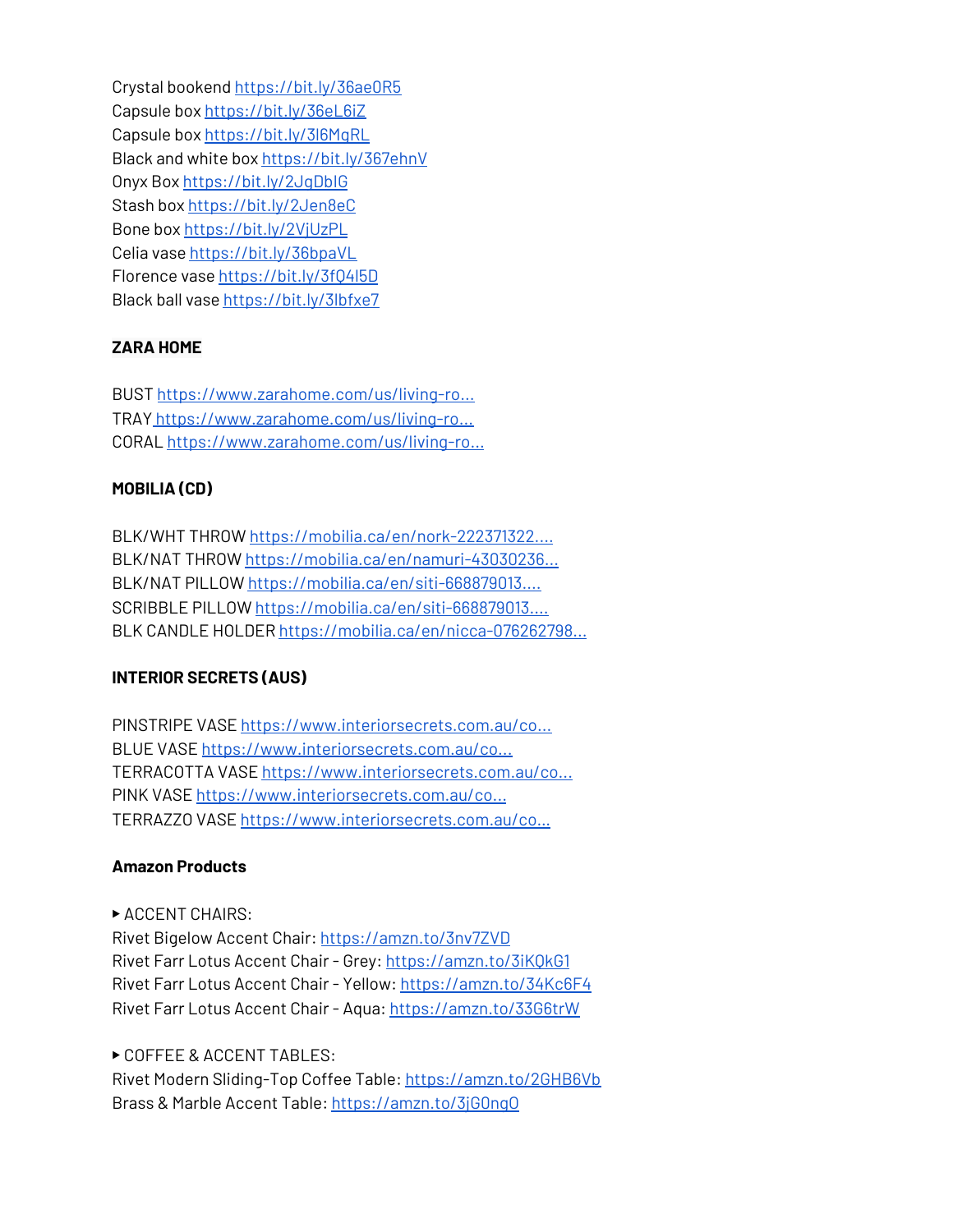Silver Modern Ming Garden Stool: [https://amzn.to/33Hquyi](https://www.youtube.com/redirect?event=video_description&redir_token=QUFFLUhqbXVGYW5KMmhFa2t4WmlwQXM3b0J1VS00Ym53d3xBQ3Jtc0trVVhOSzBPcW9GdGJ2Sm5Wem81QTJpRGVIbUQ0LUJKc1VmUER4em5pSG5hcXNzbmh4azNmOHJUTzFhc0Nfc0xTXzFrNVhIVTdwN0pnemJpWXlPRDhCT21SMWs4RUFHRjMxVWIxNWtYc2NMMG9Ha1NxYw&q=https%3A%2F%2Famzn.to%2F33Hquyi) Blue and White Bird Stool[:](https://www.youtube.com/redirect?event=video_description&redir_token=QUFFLUhqbnVLQ2x6cVVPbnQySFl0cW9BcmRzVTVPUVdVUXxBQ3Jtc0tuSDFUOUI0SkEwWHNlWF9VRmF1blZPWlJTVTJzclEyZzdWaGZrdkdxeG9fNnZFbWJRWG1NaW1XRGJ0aHd0UE1qQ3loMFYtSVlWeGRQQk1YR2Vsa2ZZMDFMWThRREJaOFl6VXpOWkQ4TmpOS2VVUVJQWQ&q=https%3A%2F%2Famzn.to%2F2GR5sEF) [https://amzn.to/2GR5sEF](https://www.youtube.com/redirect?event=video_description&redir_token=QUFFLUhqbnVLQ2x6cVVPbnQySFl0cW9BcmRzVTVPUVdVUXxBQ3Jtc0tuSDFUOUI0SkEwWHNlWF9VRmF1blZPWlJTVTJzclEyZzdWaGZrdkdxeG9fNnZFbWJRWG1NaW1XRGJ0aHd0UE1qQ3loMFYtSVlWeGRQQk1YR2Vsa2ZZMDFMWThRREJaOFl6VXpOWkQ4TmpOS2VVUVJQWQ&q=https%3A%2F%2Famzn.to%2F2GR5sEF) Black and White Stool: [https://amzn.to/3jGa92u](https://www.youtube.com/redirect?event=video_description&redir_token=QUFFLUhqa051UHViaTgzeDhNcWJreGlYdklDbkhMLWZuUXxBQ3Jtc0tuOGJBeXRZdU9VWkZseVZoNnUtdU1UYzFsZHZuNkx1aXJWemg4Qmx2NFVVVGc1MFlvQk9TR192eG9saVNxdExVdVJpY3lwdWw5ZTdDZGlPcUlYTFpKY0J2UEd3dUk5aEZ2eVp0Sk8xTF9XNS1naUJtaw&q=https%3A%2F%2Famzn.to%2F3jGa92u) Art Stool 2[:](https://www.youtube.com/redirect?event=video_description&redir_token=QUFFLUhqa1NCdE44VXRNUTU3dEQ2RlBXQ0JhYVNwOVBJUXxBQ3Jtc0tsN3drRXM2SFlDZEhWV1o1WHQyR0tYY0d1X3Y1M09hUExnRHFob0FUMUxyT2h1N0I4NUhEOUV6cFJhR0pmSnp5VXM1RkpQZ1RoZ1hpRkEyQlBWemZpdXpWYzdGOWpvSHc0Tzh0ODNDdHhwUDdDeEJUNA&q=https%3A%2F%2Famzn.to%2F3jMZ5R5) [https://amzn.to/3jMZ5R5](https://www.youtube.com/redirect?event=video_description&redir_token=QUFFLUhqa1NCdE44VXRNUTU3dEQ2RlBXQ0JhYVNwOVBJUXxBQ3Jtc0tsN3drRXM2SFlDZEhWV1o1WHQyR0tYY0d1X3Y1M09hUExnRHFob0FUMUxyT2h1N0I4NUhEOUV6cFJhR0pmSnp5VXM1RkpQZ1RoZ1hpRkEyQlBWemZpdXpWYzdGOWpvSHc0Tzh0ODNDdHhwUDdDeEJUNA&q=https%3A%2F%2Famzn.to%2F3jMZ5R5)

#### ▶ SOFAS:

Stone & Beam Nailhead Upholstered Sofa: [https://amzn.to/3nwyQAL](https://www.youtube.com/redirect?event=video_description&redir_token=QUFFLUhqbndBS2pybzE2Q2dydHdZZ3o3XzRBelhsS2NCQXxBQ3Jtc0ttSGJHdGdQZXlEWHQ4N3RwYzBUTV9Sd1IxNnlVeTRmUUp3ekVya3RYWFpWOVM2UFNVQlZTRnowQm1DSFd0aUZDV0RxSTZReldQdTF1Sl9pUTlqM1RmSEZ1VVpMM0hLakp4UDcwbklQZXY1N1ZTcmVQTQ&q=https%3A%2F%2Famzn.to%2F3nwyQAL) Stone & Beam 93" Chesterfield Sofa - Cognac[:](https://www.youtube.com/redirect?event=video_description&redir_token=QUFFLUhqbTJ0akJJbnNVQWF5ckVSQVNvSDdvSnBCbUNFUXxBQ3Jtc0trbnVGOF9oRmZnQWNuRFZhVlJyS2o3WjllTWtsUGI4WU9IMDhPUEwwN2xzOHhVZXZmSTBid3lCWEw0VmlGWUt4QjBsREtuMHNoVDRKdjBxWkhhOWZ5VnpiaWpWdkc0akFYSU1nLVlNVWo4QmJoWUdFVQ&q=https%3A%2F%2Famzn.to%2F3de2fuE) [https://amzn.to/3de2fuE](https://www.youtube.com/redirect?event=video_description&redir_token=QUFFLUhqbTJ0akJJbnNVQWF5ckVSQVNvSDdvSnBCbUNFUXxBQ3Jtc0trbnVGOF9oRmZnQWNuRFZhVlJyS2o3WjllTWtsUGI4WU9IMDhPUEwwN2xzOHhVZXZmSTBid3lCWEw0VmlGWUt4QjBsREtuMHNoVDRKdjBxWkhhOWZ5VnpiaWpWdkc0akFYSU1nLVlNVWo4QmJoWUdFVQ&q=https%3A%2F%2Famzn.to%2F3de2fuE) Stone & Beam 79" Chesterfield Sofa - Cognac: [https://amzn.to/3jKX87J](https://www.youtube.com/redirect?event=video_description&redir_token=QUFFLUhqbVFRUGFDdDFRcWFDcS1KNDlsblhlMHRQbTljZ3xBQ3Jtc0ttSnJxV015ODlqaFRfWkxkZU1ybXlIV2ZGTVNXRXBOMUh1R2t1MjBPNmFOdTJGTEJOT2xmMHdGXzIxbVB1N1JjN1dxd0ZETEZqNy1XUkI0VUpYemtSQ0JVNjlYcU55dWprNElYakZDN3VOeTk1alpLcw&q=https%3A%2F%2Famzn.to%2F3jKX87J) Stone & Beam 93" Chesterfield Sofa - Black: [https://amzn.to/2SDLM9R](https://www.youtube.com/redirect?event=video_description&redir_token=QUFFLUhqbmZST0hRS2VrbDBGNDNYWWFpT09qZkFsQ09vZ3xBQ3Jtc0tsVlRuUS0wQzVvbjVhUTFGcXg0ZUdRY3E4Y1pySHhGYkhZX1c4bV9laktCaWo0cFhPYm1lbjY3X043Zzk5U0tHeDk2UlNJa1JsSllaVmNEY0V2cnNBVXlTdWpkbkZqRHU3dDl0MHRzcl9YaFJhNVltWQ&q=https%3A%2F%2Famzn.to%2F2SDLM9R)

▶ DINING CHAIRS:

Wicker Dining Chair: [https://amzn.to/3iNjvbj](https://www.youtube.com/redirect?event=video_description&redir_token=QUFFLUhqbGg3U2hFM29oSTM5YlpVVFNxOWhoYXJEUDlMUXxBQ3Jtc0trZERJcW45cFlERlhPTXRjY2NfblI3ZmphbXlMS1RKR3J3NzdCY3BVVkNfTzh3MXZNMTcwQTBGWkg5MHhkekEtMnB3UjBNa3Y1azFYVVlZYi1JT1RYbXc5TUFucWJyWTdBOEtTaWJYWTBpZGpTWVFsbw&q=https%3A%2F%2Famzn.to%2F3iNjvbj) Stone & Beam French Dining Chair[:](https://www.youtube.com/redirect?event=video_description&redir_token=QUFFLUhqbV9RVnlnMVc3N2FIUEZQbnQxaEQxMmNPRUEtZ3xBQ3Jtc0tuaGd2NTEzVlMxWVJPbWVNZ0xZcXJJUFJuUnpDVERSbmc0VzlvX2NjSEZyX1J5YlFnMWJnSnhyOURtOGFIUTh5cFFDekhpTnkyajlJbE9fV3lSaGxyNW9wR19PNXdYMGZ3dk1pRGVLeWtBNHVFN2JiYw&q=https%3A%2F%2Famzn.to%2F3dcCdIk) [https://amzn.to/3dcCdIk](https://www.youtube.com/redirect?event=video_description&redir_token=QUFFLUhqbV9RVnlnMVc3N2FIUEZQbnQxaEQxMmNPRUEtZ3xBQ3Jtc0tuaGd2NTEzVlMxWVJPbWVNZ0xZcXJJUFJuUnpDVERSbmc0VzlvX2NjSEZyX1J5YlFnMWJnSnhyOURtOGFIUTh5cFFDekhpTnkyajlJbE9fV3lSaGxyNW9wR19PNXdYMGZ3dk1pRGVLeWtBNHVFN2JiYw&q=https%3A%2F%2Famzn.to%2F3dcCdIk) Awning Stripe Chair: [https://amzn.to/33JvSkA](https://www.youtube.com/redirect?event=video_description&redir_token=QUFFLUhqbXFDaU04cXJsQ3piYkJJQnYzNmFIeG5mc25ZZ3xBQ3Jtc0ttek42ZUUwTnZNVmJ1bFlDdlJjdjk0cTEwQTZOWnY3TFp1OWU5OXYxNVZGSHZzclp5NzlVa2Y4TWdRSms1dTF6Q1FHeTg3cWVXYTNjaXhEZ3FGbWRfdUpOMFVzejdqdTJjQTZtcWZJR0xsMVU5bUxWZw&q=https%3A%2F%2Famzn.to%2F33JvSkA)

▶ LIGHTING:

Stone & Beam Chandelier Wood Bead: [https://amzn.to/3nyf9IY](https://www.youtube.com/redirect?event=video_description&redir_token=QUFFLUhqa213UWhiQ0JvQzRuRXh0X3hsZW1SRmNHQzVkUXxBQ3Jtc0tuQ2lnM1FDLTh1dlJVYW1zVXhsOEtIdEJBRVJsOTdGU1U0VDR6dG1UamY2TUk0dXlCN1JEci1ITDJnc2NGaWxBUE1nVUpTNno5bEc1X3MyRkczbXNOeXZCdl9ZRmx5XzE5cmVWMTJiTGZlUldwRzBjNA&q=https%3A%2F%2Famzn.to%2F3nyf9IY) Rivet Wall Sconce - Brass[:](https://www.youtube.com/redirect?event=video_description&redir_token=QUFFLUhqbWY3bFlmRDZTalFOYXRtdVlXbElmcFg5UzhwZ3xBQ3Jtc0tsTXhMQWF0SU44QXk0cmg4T3N2OU0tSkoyZ3M4YXlWYzJCSU1Td0N6U2FkNTRkeU9kTlF2RWV0M0VoRUVoWlYxNmVQUDRFV1B5STJ2OXd1YWJPdHBVQnZSR2Z3OFUxaXNyM2I3VnhIb05xRHBGMlVSaw&q=https%3A%2F%2Famzn.to%2F34FbZdO) [https://amzn.to/34FbZdO](https://www.youtube.com/redirect?event=video_description&redir_token=QUFFLUhqbWY3bFlmRDZTalFOYXRtdVlXbElmcFg5UzhwZ3xBQ3Jtc0tsTXhMQWF0SU44QXk0cmg4T3N2OU0tSkoyZ3M4YXlWYzJCSU1Td0N6U2FkNTRkeU9kTlF2RWV0M0VoRUVoWlYxNmVQUDRFV1B5STJ2OXd1YWJPdHBVQnZSR2Z3OFUxaXNyM2I3VnhIb05xRHBGMlVSaw&q=https%3A%2F%2Famzn.to%2F34FbZdO) Black: [https://amzn.to/36VnujM](https://www.youtube.com/redirect?event=video_description&redir_token=QUFFLUhqbmRTRlJzZXQzeGtybG1kaHpBejFjeUdvOEFWUXxBQ3Jtc0tsWm9mcFlKWjNfQmtIemE5X2d0RzlEcHphUlJ2aFRzSFBuc08xaVJBZ3YyVkZ5TWQzNmhPVzZqR3dzeGJ5QVNIaXZ6R19URjlDeWhwZGYyMXlaN0hOWTFoN1FmdlRtR29aWkJWOUNYWU5UakUxZjd4SQ&q=https%3A%2F%2Famzn.to%2F36VnujM)

▶ MIRRORS:

French Girl Mirror[:](https://www.youtube.com/redirect?event=video_description&redir_token=QUFFLUhqbFZUdjFBSFNvcExuR3REUUxvYWYzb3ljV25NZ3xBQ3Jtc0trS2NEdmRlVFowWlRKY25RWmpMa1RCUi0zTFdScFQ0NnV3ci1YQ0dISVJTYW14ekhSVndnUTJqZWhrWWZtSzBMUWc3UndlbkJ2Sk82eDdZRmRhV1E3d1Zwc3VUVGtQYjZLdUhmeXp2YzFHRGNoTnRlRQ&q=https%3A%2F%2Famzn.to%2F3iLd2hp) [https://amzn.to/3iLd2hp](https://www.youtube.com/redirect?event=video_description&redir_token=QUFFLUhqbFZUdjFBSFNvcExuR3REUUxvYWYzb3ljV25NZ3xBQ3Jtc0trS2NEdmRlVFowWlRKY25RWmpMa1RCUi0zTFdScFQ0NnV3ci1YQ0dISVJTYW14ekhSVndnUTJqZWhrWWZtSzBMUWc3UndlbkJ2Sk82eDdZRmRhV1E3d1Zwc3VUVGtQYjZLdUhmeXp2YzFHRGNoTnRlRQ&q=https%3A%2F%2Famzn.to%2F3iLd2hp) Sun Flair Mirror: [https://amzn.to/3nvX6mx](https://www.youtube.com/redirect?event=video_description&redir_token=QUFFLUhqbGtodDdLZHd3U3JPdXFiMF9IakkxVzBZOG1ZUXxBQ3Jtc0treGh5Q1RpWG15enBqMEZ4bmRzbUJlUDBwZUhnTXk5Qm1SeEZCM2FXUjJCZ0V2Nm1zNHRqWXpidmwwUXJKcFJIV0lUcEdobXVQaEdwei1Mbkk1OW1ITnZLU1VmVlV2REJJZDNoR29zdW5NMGtBdlpvYw&q=https%3A%2F%2Famzn.to%2F3nvX6mx) Sunburst 33.5" Mirror[:](https://www.youtube.com/redirect?event=video_description&redir_token=QUFFLUhqa1UwaklWRlVqMkpnTWtQZFcwd3diWERfWW00QXxBQ3Jtc0ttLUwzMGZaTVNLQ2tmMzUwaXRiRjZmZVJYOVB5WFVMd3d0cUZ3SHliODJsSnQ3LTR3ZGt4UDQyOXZIcGJvMVBHb1JVQ3MyYUZibVBpQ0puU2hMbVNEcG94QnliUXdrM3NIRjBUUEVVcEtWRjlWODBHQQ&q=https%3A%2F%2Famzn.to%2F30PlaXW) [https://amzn.to/30PlaXW](https://www.youtube.com/redirect?event=video_description&redir_token=QUFFLUhqa1UwaklWRlVqMkpnTWtQZFcwd3diWERfWW00QXxBQ3Jtc0ttLUwzMGZaTVNLQ2tmMzUwaXRiRjZmZVJYOVB5WFVMd3d0cUZ3SHliODJsSnQ3LTR3ZGt4UDQyOXZIcGJvMVBHb1JVQ3MyYUZibVBpQ0puU2hMbVNEcG94QnliUXdrM3NIRjBUUEVVcEtWRjlWODBHQQ&q=https%3A%2F%2Famzn.to%2F30PlaXW) Sunburst 41" Mirror: [https://amzn.to/3nxkxvO](https://www.youtube.com/redirect?event=video_description&redir_token=QUFFLUhqbGNvTlRsYVUzdnYxR2RfYVNuektxVHVfRGxQUXxBQ3Jtc0tucGkyT1QxejNOSU1oYkt2NGRWT01BeEVrbkM4Ukl0dm5CMHoxb1pGckpZQ01reTItbmNueGFSXy1Femo5eU9yYXdlcW8wM1hzZTE3akNYMUtPOVRIX3k0NWlncXVGb0toUlRDZnV5dE0wV2VMMUNESQ&q=https%3A%2F%2Famzn.to%2F3nxkxvO)

▶ FURNITURE-Blush Sofa: [https://amzn.to/34zfGkY](https://www.youtube.com/redirect?event=video_description&redir_token=QUFFLUhqbkFhSUo2MlR1S3ZyMmxscnZJNTA4eFBGVFFrZ3xBQ3Jtc0ttTTlTSWEyang5VFo4UEgxMVZyQlFQeVhVTDhBRHduRjBwMjFJOVN3OUkxN1J0R0J3NFg0T0ptUXdpd0dtbkVVMlFLeG8wZ3c5b3BqOUxaS19IWmFEMTNPTXBVWnBLcUdMWUFwakprUGlSNi1tNEVrNA&q=https%3A%2F%2Famzn.to%2F34zfGkY) Josef Sideboard[:](https://www.youtube.com/redirect?event=video_description&redir_token=QUFFLUhqbWFxaGp0eHpVUFhWaHZiUUdkQjlWckRLWTFPd3xBQ3Jtc0ttRjhVY0F3ZllHQU54SjkwMXRfaGxBa1JIYU9VS2Rpc2lDXzY0X3ozZHJzang3SEQyUEdMN1E1TzFjbjViQl93RWEyQ3Rub3B0Qi1pbUpwc0pYaWprVFdMOExBVW82VnRsc0hiaVVDODNTU1RERDQxVQ&q=https%3A%2F%2Famzn.to%2F2GR41WM) [https://amzn.to/2GR41WM](https://www.youtube.com/redirect?event=video_description&redir_token=QUFFLUhqbWFxaGp0eHpVUFhWaHZiUUdkQjlWckRLWTFPd3xBQ3Jtc0ttRjhVY0F3ZllHQU54SjkwMXRfaGxBa1JIYU9VS2Rpc2lDXzY0X3ozZHJzang3SEQyUEdMN1E1TzFjbjViQl93RWEyQ3Rub3B0Qi1pbUpwc0pYaWprVFdMOExBVW82VnRsc0hiaVVDODNTU1RERDQxVQ&q=https%3A%2F%2Famzn.to%2F2GR41WM)

▶ RUGS

Michele B&W Rug: [https://amzn.to/3dprjzj](https://www.youtube.com/redirect?event=video_description&redir_token=QUFFLUhqbENEc2NaS1NpOVk3N3ZWQVFXWDctYnZPZklld3xBQ3Jtc0trS0tpSEYwMGxDcEJpUGpfUjRGd1BDRGJ3NHJ2UXl1dTFTSVEyU1BySEhMNWp6Z1R1M1ZHOFRaQlhPUDA4cTNZTllEcjRFOUk1VHJnZDFkNXByX2djaU9RcWxMNEp0dExENGhrTmRaUjFWODloYlVVOA&q=https%3A%2F%2Famzn.to%2F3dprjzj) Blocks B&W Rug: [https://amzn.to/3jOu2o7](https://www.youtube.com/redirect?event=video_description&redir_token=QUFFLUhqa2REbC02X0U3VUE1MTFqamotalJQT2Q5ZmVoQXxBQ3Jtc0ttMHJaSG9qYVYyUDEyalF6TW8ySnFJeWt3Yi1heXRDUFlyZXhicmZFcEkyQ1BrQXFfSmlpZHdzWmh4d09la25Bb1lZblN3OVlwZ1JMSlV5NnFDUUx3clZHTVRHS2JYaER4c19tYUtOT2tBd2c5MGtvbw&q=https%3A%2F%2Famzn.to%2F3jOu2o7) Stripe Area Rug: [https://amzn.to/2SIPJKt](https://www.youtube.com/redirect?event=video_description&redir_token=QUFFLUhqbjJpZkRFck1UUTVUZnFiUElISmhuNW1yX3VhZ3xBQ3Jtc0tudjZlSHJ1Zklic0ROQkNYSU43VVBtMGs5NDNiZDBPOGNoLU5CNzk3aHAyMVBDb2FMUnA4VnlneEoyVi14dHpxRmk4Z1RJU1hsdFRsb2lRcExmTmF3cmM3M1NEQVpSSHo5M3YxNUxQekVZRV9Rd0lfWQ&q=https%3A%2F%2Famzn.to%2F2SIPJKt) Fractal Area Rug[:](https://www.youtube.com/redirect?event=video_description&redir_token=QUFFLUhqbXJ5Y0xFMk8zeThiMnVQOHJIc1pKUUFSaThhUXxBQ3Jtc0ttV044SlBIR25wOXBWSVozNHpLS3IxcFM5MHJyTnQzX0VsMVo2a0xSM2lmQk5lRkhYeVBUU3JFSjhuTXF0Q25tUU5YMEdOV0hCZjZrWmZHaWROSEdPWi1oQWctbmQ0bDlURExpRlBueWQwLW9GcldRbw&q=https%3A%2F%2Famzn.to%2F34ELJ3g) [https://amzn.to/34ELJ3g](https://www.youtube.com/redirect?event=video_description&redir_token=QUFFLUhqbXJ5Y0xFMk8zeThiMnVQOHJIc1pKUUFSaThhUXxBQ3Jtc0ttV044SlBIR25wOXBWSVozNHpLS3IxcFM5MHJyTnQzX0VsMVo2a0xSM2lmQk5lRkhYeVBUU3JFSjhuTXF0Q25tUU5YMEdOV0hCZjZrWmZHaWROSEdPWi1oQWctbmQ0bDlURExpRlBueWQwLW9GcldRbw&q=https%3A%2F%2Famzn.to%2F34ELJ3g) Edie Rug: [https://amzn.to/2GFn9XO](https://www.youtube.com/redirect?event=video_description&redir_token=QUFFLUhqbnhMZTBNU2NDRHdUM2NkbVF1YUUzVktoVWV6d3xBQ3Jtc0ttek8tWi13aTFhS3hkMHdTeEM4dDBLR3EtajlPeXpBUzhLVlRsWlFxRVRadVhITFl1X29sZmE5cDh6Y0JxUHBtc0YwUzRCejU2SnBZQzlid09vV2NDRG9YT1QycWNGdkJaY1I2ellCT0FpeVRHcjJlMA&q=https%3A%2F%2Famzn.to%2F2GFn9XO)

## ▶ DECOR

Terrazzo Vase[:](https://www.youtube.com/redirect?event=video_description&redir_token=QUFFLUhqbXY0Q3J4QlRac2cwV1Juc0lZZTNfQXBxT0Jkd3xBQ3Jtc0ttdi1yQnRZckxZMTA3NVNKQ256NnB4TWVibk9HSFJhb0ZuTjV6VEFYakFhRE13cGt4TVNLaUt0NmVjRHhSdTFHa3ZoQVZ3YXVWUExaWEQzMklXdTJXaGswcGpoSjZQUnVhYU9vMjhSeThEVldBVDQwbw&q=https%3A%2F%2Famzn.to%2F3iEF0v6) [https://amzn.to/3iEF0v6](https://www.youtube.com/redirect?event=video_description&redir_token=QUFFLUhqbXY0Q3J4QlRac2cwV1Juc0lZZTNfQXBxT0Jkd3xBQ3Jtc0ttdi1yQnRZckxZMTA3NVNKQ256NnB4TWVibk9HSFJhb0ZuTjV6VEFYakFhRE13cGt4TVNLaUt0NmVjRHhSdTFHa3ZoQVZ3YXVWUExaWEQzMklXdTJXaGswcGpoSjZQUnVhYU9vMjhSeThEVldBVDQwbw&q=https%3A%2F%2Famzn.to%2F3iEF0v6) Wink Box: [https://amzn.to/2STFymx](https://www.youtube.com/redirect?event=video_description&redir_token=QUFFLUhqblVwYU5rSUtReW9FS2VIT0NSbC1Hanl4SHBoUXxBQ3Jtc0ttUFhNbWJ1NnAwcm54VWxxczdmb3hPQ0lMMzFYMl94RlE5bjNyZnF2OUc0VG1PYVY3cVE2OEcyUDY5NndXaXcxSE9aUUlGcnp0Z0ZQZEhSbl9ZRURkb2JIZDZLdE5QWkpXczdLSVlBWkJka2lDV3c5NA&q=https%3A%2F%2Famzn.to%2F2STFymx) Bar Cart: [https://amzn.to/2GRnOFz](https://amzn.to/2GRnOFz%E2%80%8B) Dora Maar Vase[:](https://www.youtube.com/redirect?event=video_description&redir_token=QUFFLUhqblBoMHo3cXhXUmoxRFdnWUROVWJmV0w4Z2FtUXxBQ3Jtc0ttSmFzSGQ4NmZ0TXRZZ0FhLThnZE5VbDNRczN3Q29qOEp1R01XS2FQb0VuZjJrQWsyQ2t0VlhWUkltdnN1NHJTY1l4akxRZ3liUWJHb2UyOWd3SjZscVNXVlFMd1VvTHdJN2RkYmdCekMzTmdlNXE1MA&q=https%3A%2F%2Famzn.to%2F3nvxMNA) [https://amzn.to/3nvxMNA](https://www.youtube.com/redirect?event=video_description&redir_token=QUFFLUhqblBoMHo3cXhXUmoxRFdnWUROVWJmV0w4Z2FtUXxBQ3Jtc0ttSmFzSGQ4NmZ0TXRZZ0FhLThnZE5VbDNRczN3Q29qOEp1R01XS2FQb0VuZjJrQWsyQ2t0VlhWUkltdnN1NHJTY1l4akxRZ3liUWJHb2UyOWd3SjZscVNXVlFMd1VvTHdJN2RkYmdCekMzTmdlNXE1MA&q=https%3A%2F%2Famzn.to%2F3nvxMNA) Dora Maar Bowl: [https://amzn.to/34ElSbD](https://www.youtube.com/redirect?event=video_description&redir_token=QUFFLUhqa0tSYmZabG9fS3FmcFNFbDM4UjlPSmQwcjZ3QXxBQ3Jtc0tuelRTX08zNjhDWC1DLTcwaW5rcGl0SVJPR3RFWVo2YUw3X0V2STZ5Ull1T01PeUotajdadVJkVWVRSjBLREpSdkwyY0o4R01ZWXlSbmhWTnE3dXREZmx3SVBDMXgxOWN2RE5KMFZSRTNLNGtFUUxqMA&q=https%3A%2F%2Famzn.to%2F34ElSbD) Dora Maar Votive: [https://amzn.to/3nxnIUn](https://www.youtube.com/redirect?event=video_description&redir_token=QUFFLUhqbnRUMEJyQ25veFlSSnNyY2hKRFVpTWE4RkNtUXxBQ3Jtc0tseW5mSnNvWEVrSWxsN0dQNXROR0FXWC1XUnd2UnBEN3RHbVFvWGdQWk1KT1NsN2p5d0NGNnUydGkwTjdvT19uUHl6QklySFNWQkRLZkdOZHZWQ1NJa082MmlVc0RtUXUyWUhfYUdHa0hPZlYzU1l1MA&q=https%3A%2F%2Famzn.to%2F3nxnIUn)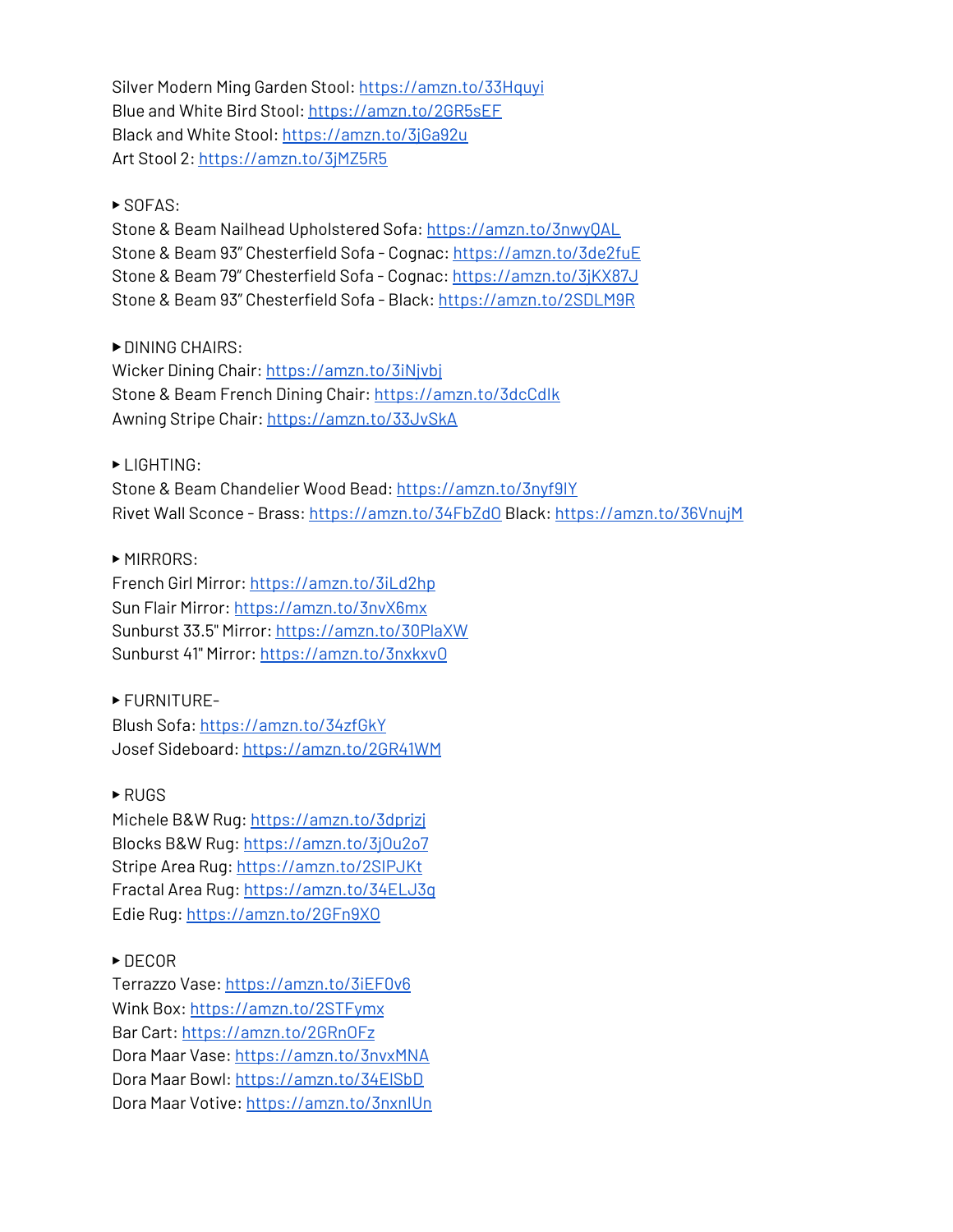Women's Eyes Tray: [https://amzn.to/3dbLi4l](https://www.youtube.com/redirect?event=video_description&redir_token=QUFFLUhqazEwZEhqU0gyUXBhT3gydTB1bWJQX2tpQjJhQXxBQ3Jtc0tsTGJnSmlzblNqX2ZpcXVZM0pWb0xiNVJDLVU0U1ZhcjFLZ0cyNTFDZUVGa01JRnB4ZENSNklPaS16TkJxVG5CVmw1cmhoYmZIb1ZHNmdBVGxQMXZLbHhHX1NGQXNmMF9VY2N1VTc0U0pzMm5GcnRRSQ&q=https%3A%2F%2Famzn.to%2F3dbLi4l) Art Box: [https://amzn.to/3nstNkO](https://www.youtube.com/redirect?event=video_description&redir_token=QUFFLUhqa1VoZml4a3ZQUDdraDNrLWlBMEZlVENJNlpWd3xBQ3Jtc0trbXNjN3Q4LXVlcEVaY2dtS1VvVWFfcjdKOXRScnJ5VUIzUWcyWjlraUJ0R3dzcFlyc01YdjBnOXlDaDYzS1ZUM0U2UHNyVEVUZUU5dW1RZ3FDR3VxbW1QdDNqUnRNY2EzLTQ2Z1ZacHJEbUx5aU1oWQ&q=https%3A%2F%2Famzn.to%2F3nstNkO) Secrets Canister: [https://amzn.to/2GygTRW](https://www.youtube.com/redirect?event=video_description&redir_token=QUFFLUhqbEN5WVdyQWNEd0wxRG56OUF3TVAyVzdzNzQ2Z3xBQ3Jtc0tta0pTSE5KNTJZNEotQThQaVI5ajRBUE04V2J1M3dZUlFSSUF2LUswQ3FydGMtckpaUXctRUVNNzFxdHlMeXp6SDRQY1gtMElCdU0yOHV0ejNEdTUzQXlMZTFHWGNuVUk5N3IwX01tLVRCREZqNGpTcw&q=https%3A%2F%2Famzn.to%2F2GygTRW) Lips Vase: [https://amzn.to/3datB56](https://www.youtube.com/redirect?event=video_description&redir_token=QUFFLUhqa0p4bkFxYnVHVkRzZTBXZHVBRWFkdDZ0LTV3d3xBQ3Jtc0trSk9SeWpDZzh5N2x4VG8wb0Q0TEVhWXo2Y0FhV0NIRlZtN1ZBUnZIYnE3NjY0YXNGMEJqS2F1UGpUNEtTX1RmNl9oSFR3SlZLTkpHRldzekhWU00tRDFBMGVlbGxpWnJkbmV5UVRLN0lfZm1kOXZaaw&q=https%3A%2F%2Famzn.to%2F3datB56) Mohawk Matchbox[:](https://www.youtube.com/redirect?event=video_description&redir_token=QUFFLUhqbmhERnNTMnNadGgzTDV1Vk1fUVVfSTVuaVk4d3xBQ3Jtc0tsT2I5NExiYzd3MktuYzNUTXA4SXVYdmZRVUs0T2hrZDdwWTVBd2ZVekV4X1Fya05FUjlzdXZWVHVuNnBpYVlZSFBwR3pmcVBYNFpRR0owTUFFcVRKOEdJZXVTS2JKVE90YnFNWVRUcFloNWlpRVFsaw&q=https%3A%2F%2Famzn.to%2F2GyieIs) [https://amzn.to/2GyieIs](https://www.youtube.com/redirect?event=video_description&redir_token=QUFFLUhqbmhERnNTMnNadGgzTDV1Vk1fUVVfSTVuaVk4d3xBQ3Jtc0tsT2I5NExiYzd3MktuYzNUTXA4SXVYdmZRVUs0T2hrZDdwWTVBd2ZVekV4X1Fya05FUjlzdXZWVHVuNnBpYVlZSFBwR3pmcVBYNFpRR0owTUFFcVRKOEdJZXVTS2JKVE90YnFNWVRUcFloNWlpRVFsaw&q=https%3A%2F%2Famzn.to%2F2GyieIs) Mr & Mrs Salt + Pepper: [https://amzn.to/2GNZcgX](https://www.youtube.com/redirect?event=video_description&redir_token=QUFFLUhqbHpKMnVXRWttS1FKUm1aV3FUSHhDdHpDcDNSd3xBQ3Jtc0tuLVBCZWNWRUdJeUdoYnRXNG9MNGt4TWVlYWt3VGRMa1d1dm5MbDJDVTh3MEFxXzJmZ2RUNWNrZHBpU2JlUUZXUTJYVmd4UVg4VElfemNaUlZkcm01dW04RHBibnFYbWpfSTgyczNrMHgtbFZ6aENTQQ&q=https%3A%2F%2Famzn.to%2F2GNZcgX) Mr. & Mrs. Muse Mug: [https://amzn.to/3jN3y6j](https://www.youtube.com/redirect?event=video_description&redir_token=QUFFLUhqbVRmZkU4c3RmdUg0ZlZNMERHcENxUlBZcTFVQXxBQ3Jtc0trX0FOalZkeU5YcGtVS3FtUV9sNmRoV1dUdUN6djdPMGZBSVNxUHRjUWd3MTNFWHFYYXY0anlQOGc3UVN2S1lxTGlVY0dVVTliWE9feFBCZUJ4dHZOejl1Nm9FdXJZeEEtZzJhWVlSTUFtUzJUYmRrdw&q=https%3A%2F%2Famzn.to%2F3jN3y6j) Utopia Dog Mug[:](https://www.youtube.com/redirect?event=video_description&redir_token=QUFFLUhqbHNWTC1LbWdidU9HYnNac1p0LWxTTHBZT1BIZ3xBQ3Jtc0ttOFRCZGdjcVNhc1Qxc0dOVUJ6b0pKc1ZRUjQwcHRVcXczSm1uaXNMM3BHR0pITjFkYXhseG1RT05PRTFiWnROZ0YwWjhIRHVka0JEQmdLcjNXT1RUcWZJcHV6TmdDeGRtMGUxYnVyZlhQQldEQUxiMA&q=https%3A%2F%2Famzn.to%2F33Kafk3) [https://amzn.to/33Kafk3](https://www.youtube.com/redirect?event=video_description&redir_token=QUFFLUhqbHNWTC1LbWdidU9HYnNac1p0LWxTTHBZT1BIZ3xBQ3Jtc0ttOFRCZGdjcVNhc1Qxc0dOVUJ6b0pKc1ZRUjQwcHRVcXczSm1uaXNMM3BHR0pITjFkYXhseG1RT05PRTFiWnROZ0YwWjhIRHVka0JEQmdLcjNXT1RUcWZJcHV6TmdDeGRtMGUxYnVyZlhQQldEQUxiMA&q=https%3A%2F%2Famzn.to%2F33Kafk3) Utopia Cat Mug: [https://amzn.to/36NAx6S](https://www.youtube.com/redirect?event=video_description&redir_token=QUFFLUhqazhOZ29tTGdPNXN1M1I1ZVhmRDhlSW9ybE1VQXxBQ3Jtc0tsYW54WERaLTNlRVN5dEgtRWtUcENiMGpKVExqLVozV1htckdDVnBmRDE4UWF5ZDdxZmczR0lCU3VFbTRpd0pBdUdianUxVEY5MEt4WHRNYmdnZUtzby16bmRGSVpyNHZiRWYydkN4VEFXTWo1Rk5Waw&q=https%3A%2F%2Famzn.to%2F36NAx6S) Marseilles Coasters[:](https://www.youtube.com/redirect?event=video_description&redir_token=QUFFLUhqbUtsazNwVnJKWFFSY3VZUkJUbmtra3NldXdvQXxBQ3Jtc0tsX1RqOUNRMlpYSWdaWnBDOXRkWFVNWHJmb1U2STNoMXpLMUdjZ3c3V3k5OWctV1Njb1lTQzE5SXp1Z3ZxdGVHVWR1TmxDUGh1R3I0YmdvT202Um5YcDBqUnkyNUR4bmluQkZTZ2t2SFlJdjRPYVNkSQ&q=https%3A%2F%2Famzn.to%2F3ny4QVd) [https://amzn.to/3ny4QVd](https://www.youtube.com/redirect?event=video_description&redir_token=QUFFLUhqbUtsazNwVnJKWFFSY3VZUkJUbmtra3NldXdvQXxBQ3Jtc0tsX1RqOUNRMlpYSWdaWnBDOXRkWFVNWHJmb1U2STNoMXpLMUdjZ3c3V3k5OWctV1Njb1lTQzE5SXp1Z3ZxdGVHVWR1TmxDUGh1R3I0YmdvT202Um5YcDBqUnkyNUR4bmluQkZTZ2t2SFlJdjRPYVNkSQ&q=https%3A%2F%2Famzn.to%2F3ny4QVd) Wink Salt and Pepper: [https://amzn.to/30OZ87s](https://www.youtube.com/redirect?event=video_description&redir_token=QUFFLUhqa085UUpuMkU3N0NpR25vVnpqNlBJdlgtbkpPd3xBQ3Jtc0tsdENrMmR4MGFtU2FnUVpycTJNX2F5eVk2R1V4WmNBWHBySWgzT0drYV84Z2MtT2V0bjUySkE1eXpnd0x2dW82UENPOWtBMzRab2wzdXhCZjlaUFNsWGIzZzNiVXdVWks3VmtPV3l6aHA1R3p1TDNRMA&q=https%3A%2F%2Famzn.to%2F30OZ87s)

#### ▶ BEDDING

Marco Blue Duvet Set: [https://amzn.to/3iLnwNx](https://www.youtube.com/redirect?event=video_description&redir_token=QUFFLUhqbk5fX3VwRlZ4Z2NJU0VQMFZCc3VnRDJSc1lZd3xBQ3Jtc0tuWHNWRzN1WlVrbzM1Q0RpWld1OVdCdmtmR1d4TnlRT1cxY1J4dDZZQ2J2N1hzQV9URHE4YnRWcVNzQ2tWSVNlYnlwQWIzcGZ4RTJ4c2tuMG5RSjNrVXJNTTFGVEJjeGxTRlFfNWxmRzg4VTBGcDAxOA&q=https%3A%2F%2Famzn.to%2F3iLnwNx) Ombre Bedding: [https://amzn.to/3jL2hgf](https://www.youtube.com/redirect?event=video_description&redir_token=QUFFLUhqbGJoS3V2Mk9EdUlpX2VGTzF6VEFWM2hvTFphUXxBQ3Jtc0tsVU1WSjRJSTVJSXhSZVdfclZwMmZaNjhZLUxGRFJQRVBoUUZ3a2thTldPVElCaHlHWG9KY3B3dVZ1bDlZZThfaFlwT3dxOFI4Rlh6VEZxcUt2MlJyYmIwam0yc0JlVDdlZ0o2RTh0eDhhejJ3eG9VRQ&q=https%3A%2F%2Famzn.to%2F3jL2hgf) White Bedding: [https://amzn.to/3iLnTHV](https://www.youtube.com/redirect?event=video_description&redir_token=QUFFLUhqbEFwVDNfRnMtcThNY3ZFV1pYZzZ6MW5HZVBWUXxBQ3Jtc0tuQ1RRZTk5bTRxZ01JdkxvbkhidGN6aVZra3VqOE1wUzl1SUtHTTlhQ1I5Vi11Y09hLWtpNEE1SklvWGJLSTZTT0hzSFFtUlEwNEY1TlZrNHlxWEdiV213QWVURnRwLWkzR3lYY2tKVzFpS1RPa2VuZw&q=https%3A%2F%2Famzn.to%2F3iLnTHV) B&W Pinstripe Sheets: [https://amzn.to/2SIwCQO](https://www.youtube.com/redirect?event=video_description&redir_token=QUFFLUhqbVJLcGVXTHNFY2lwY29aWnQ3WW9JWnRJZnc5d3xBQ3Jtc0tsUXdteFdPRkVFeXVPTW1TTUtCZl9Sa2xGSGpxQklwVnpxQV9sQ0pGeE1FelhzamJiN0pfOGdWUlRUcFdKa21haXYtZnEyUUQ1NTJvRVZ3SWRQdlJXQ3Zha2Z4STRtUGxYNUlZUG1nVFVodmpvMUhtMA&q=https%3A%2F%2Famzn.to%2F2SIwCQO) Matteo Sheet Set: [https://amzn.to/3nARCHa](https://www.youtube.com/redirect?event=video_description&redir_token=QUFFLUhqbmNUT1dhT0xHRVpOdEdvUDI5NkVPdE11UWUwd3xBQ3Jtc0tsc29NVm5OcWhRMGNkb1FrYk40V2RnTkxFdFVmUHJsTHp4cGJaMjF0NThranZTMGdFU2VqcG1TYkpEcE9zcEg1MmsycnY2R2RiSTJZZWt0WWs3OW1OX0hObVpRZEN1bjd1TENQLXlaMTN0eDRCMDItcw&q=https%3A%2F%2Famzn.to%2F3nARCHa)

#### ▶ PETS

Pet Bowl Terrazzo: [https://amzn.to/3nBWyLV](https://www.youtube.com/redirect?event=video_description&redir_token=QUFFLUhqbXJBNVlZLV9KNE84ZE9QOTZ5clZRWXN5YS1uZ3xBQ3Jtc0ttVGxOMDIxYUJ6TDZNRlcyNXZaNjhQVm1yNEMwbHhOV3BvQXNZbDN0eEhOUzdBbEYzd0IwVlFfMkpYYTBPenJzaWp4WnFLeU9qam5Ka01oSU9MQ1NXVktfa2ZiSXB6eXBOWjA4eXZDbTZOUVNjSnVUcw&q=https%3A%2F%2Famzn.to%2F3nBWyLV) Pet Camel Toy Terrazzo: [https://amzn.to/3iKjRQd](https://www.youtube.com/redirect?event=video_description&redir_token=QUFFLUhqbHJzYWxUbjc5NFBZOVFhU0l2NDBya1dvNTFDZ3xBQ3Jtc0trVDFBNVJkTFlQWTVyMkpUdkEzYXFJTGlvVVpNTFQzUHduMFVXTENfM0gwUXVzb1lVX0k3UlZ5X0JDQ1BCWjN6Y0ZqRmFZQTVfcHYtSmktelBJbDBqNDB1aWt1dGpDSVQwdjZjanQ2QldNMndxY09Daw&q=https%3A%2F%2Famzn.to%2F3iKjRQd) Pet Elephant Toy Terrazzo[:](https://www.youtube.com/redirect?event=video_description&redir_token=QUFFLUhqbEs5dFpFdExjaGdiSnlmX2h4dS0tRXZDVlB0UXxBQ3Jtc0trRXMteGlqV0s1bzRWa1p0VWZzM0J3UV92WThFNmpwXzNqcU9ONlViMW5tem5YbG9nZDNXY0F6RlV1TjlLUmtUTkU0R2tFWkF3V056Snl4VTZaNTEzM0RVM1UxUEFVN2ZnQ0I1NXl1dHhzX0oyRWtMYw&q=https%3A%2F%2Famzn.to%2F3jLT07H) [https://amzn.to/3jLT07H](https://www.youtube.com/redirect?event=video_description&redir_token=QUFFLUhqbEs5dFpFdExjaGdiSnlmX2h4dS0tRXZDVlB0UXxBQ3Jtc0trRXMteGlqV0s1bzRWa1p0VWZzM0J3UV92WThFNmpwXzNqcU9ONlViMW5tem5YbG9nZDNXY0F6RlV1TjlLUmtUTkU0R2tFWkF3V056Snl4VTZaNTEzM0RVM1UxUEFVN2ZnQ0I1NXl1dHhzX0oyRWtMYw&q=https%3A%2F%2Famzn.to%2F3jLT07H) Pet Giraffe Toy Terrazzo: <https://amzn.to/3iFbFk8>

#### **Farmhouse Style Furnishings**

#### ▶ SOFAS:

Pottery Barn Townsend Sofa [https://bit.ly/3cpKPLm](https://www.youtube.com/redirect?event=video_description&redir_token=QUFFLUhqbVpyVnJxcHcxUFdvU182WFhPZmRjUEhrU1RwUXxBQ3Jtc0ttMTc3cGl6Q3hKcmpFekc0N0I0YUhyXzFwbkw1eWs0Tkp1RXBDYlVqNWlzN1Q5UTJWVFR1VGpKeTdaWm9OejRfQ0dTbUxTeUFOSU04UkVhQUZGZTJkbFFsMFlqTFNPNndiU1hWSW1ISUpkNGVmWWpMVQ&q=https%3A%2F%2Fbit.ly%2F3cpKPLm) Pottery B[a](https://www.youtube.com/redirect?event=video_description&redir_token=QUFFLUhqbXZ6TmZFTzVSc2YyRmVhYmdNVkZoMHlrRHhYUXxBQ3Jtc0tsMkI2dGJsd1ByRzhIQ2NUTHIwWmtlRDY5aTExaXU0bUNBQzJ5OUphY3Q5aXJ2Umw2T3JlczVRcUx1Wlc0eFNUb0VweWI1M1BydnJsUmtENmdEZHZHWXY0RkM1ZHduQzlPbkNYMFAzeDB4Y0lNbWZ0NA&q=https%3A%2F%2Fbit.ly%2F2S9jqUR)rn York Sofa [https://bit.ly/2S9jqUR](https://www.youtube.com/redirect?event=video_description&redir_token=QUFFLUhqbXZ6TmZFTzVSc2YyRmVhYmdNVkZoMHlrRHhYUXxBQ3Jtc0tsMkI2dGJsd1ByRzhIQ2NUTHIwWmtlRDY5aTExaXU0bUNBQzJ5OUphY3Q5aXJ2Umw2T3JlczVRcUx1Wlc0eFNUb0VweWI1M1BydnJsUmtENmdEZHZHWXY0RkM1ZHduQzlPbkNYMFAzeDB4Y0lNbWZ0NA&q=https%3A%2F%2Fbit.ly%2F2S9jqUR)

▶ FAMILY DINING TABLES:

Pottery Barn Toscana Dining Table [https://bit.ly/331YoxH](https://www.youtube.com/redirect?event=video_description&redir_token=QUFFLUhqbTNEc3FyekRtOGJiR1h4Z1NrSjNBM3UydGV3Z3xBQ3Jtc0trT3BBcWNrTk5lcF95Uld4U2VUaVpyb19zNW5MWWFpbVctQW9nT1YyeFZpcWM1WDFnQ0JQWVRxeGZERzFhVDl3UlY0Yl9ORFp1SUNYQzRUaGctWV95NjAtZC1FT3h6a3BwUGFuWVpIeXZ4UU1STGlkZw&q=https%3A%2F%2Fbit.ly%2F331YoxH) Etsy Herringbone Dining Tabl[e](https://www.youtube.com/redirect?event=video_description&redir_token=QUFFLUhqa1ZWejUyNkQ3NTJHczdWQVBQeWlSZV8tN2pUd3xBQ3Jtc0ttVDR2X1BuSHpHMnl6d2xzTGxzUG52VG94U0QxNlY2Z1o4MUE0T1Z6eV9vSWJGZVVxLWg3R2tCcnYzNU5SWTlaQW5pTFdpakF5NWU4OFRPQVhSVzhMZG94Z29ZbTlnd25FZ29aYkhQYW1mekFUVlBWOA&q=https%3A%2F%2Fbit.ly%2F3hZ9Zlg) [https://bit.ly/3hZ9Zlg](https://www.youtube.com/redirect?event=video_description&redir_token=QUFFLUhqa1ZWejUyNkQ3NTJHczdWQVBQeWlSZV8tN2pUd3xBQ3Jtc0ttVDR2X1BuSHpHMnl6d2xzTGxzUG52VG94U0QxNlY2Z1o4MUE0T1Z6eV9vSWJGZVVxLWg3R2tCcnYzNU5SWTlaQW5pTFdpakF5NWU4OFRPQVhSVzhMZG94Z29ZbTlnd25FZ29aYkhQYW1mekFUVlBWOA&q=https%3A%2F%2Fbit.ly%2F3hZ9Zlg)

## ▶ DINING CHAIRS AND BENCHES:

West Elm Windsor Dining Chair [https://bit.ly/3j1E5Ga](https://www.youtube.com/redirect?event=video_description&redir_token=QUFFLUhqbmROZnlDMHVqRlExLW11SVlVR1R2UTVlQldsZ3xBQ3Jtc0tuMW91LUhFbURFbTRXSWxUR1d4NXp3aGVQeWZheFVvT1dFa1Z4VVY5QWZzc3BrYXlWc3dwUnpHUVdMYXZwZWI3UGpuZlQ1c0xCdlp2Z0pwSEtCZDI1Tk12NzExMHVxNmdFMG9qSFN2d2dnLTkxSzdJYw&q=https%3A%2F%2Fbit.ly%2F3j1E5Ga) Williams Sonoma Home Round back Chai[r](https://www.youtube.com/redirect?event=video_description&redir_token=QUFFLUhqblVMdjhHVUJoQlNrcTcxcE8zckxONVlaaE9zUXxBQ3Jtc0ttOXk2WjNoeEZpcTRTeHBUYk5kZ054NHowNWEzRE1qaGRIVVN5T2tXaWFfTnBBVVhPT3FJcE9wMGs3WG1GZHozMlB1QUQtellBdmlHM0syVk5OQUZSMVlEU3FLdlctckNEaGxxTzdwb1FtYUpIOWJQVQ&q=https%3A%2F%2Fbit.ly%2F2ErQbco) [https://bit.ly/2ErQbco](https://www.youtube.com/redirect?event=video_description&redir_token=QUFFLUhqblVMdjhHVUJoQlNrcTcxcE8zckxONVlaaE9zUXxBQ3Jtc0ttOXk2WjNoeEZpcTRTeHBUYk5kZ054NHowNWEzRE1qaGRIVVN5T2tXaWFfTnBBVVhPT3FJcE9wMGs3WG1GZHozMlB1QUQtellBdmlHM0syVk5OQUZSMVlEU3FLdlctckNEaGxxTzdwb1FtYUpIOWJQVQ&q=https%3A%2F%2Fbit.ly%2F2ErQbco) Williams Sonoma Home Windsor Chair [https://bit.ly/3iZnRgu](https://bit.ly/3iZnRgu%E2%80%8B) Teo Solid Wood Dining Chair [https://bit.ly/3cp3dn](https://www.youtube.com/redirect?event=video_description&redir_token=QUFFLUhqbW5OaGIzYUJIMjFJWnhuTzdLSlBZNjZiMm9Bd3xBQ3Jtc0tsWTZqckxveU1HazhJTlREXzBTRUJ6SEVUbHpwSEtLZzJtMm4xWDFKWVJMUEhDeHdYQXpteFFrQXBOalNBelVGTUVObjBiS013Q2tEVWhyVTktRl80NGRPZGNhTnFveW8tMU54SGlXQXFNWjd4SWphMA&q=https%3A%2F%2Fbit.ly%2F3cp3dnu) Vecchia Metal Side Chair [https://bit.ly/2G8LvbN](https://www.youtube.com/redirect?event=video_description&redir_token=QUFFLUhqbDMxTXp5cUI5ZFJMYW5iaHBXV0hrakh3dmxOUXxBQ3Jtc0ttY1M5V05KQmJqVXQxWkt5WWdWZVFBZklYMHdfaHdYZkJVVU9CRzFhcnJkT0FHN25nN0dGcnJqYnlncUY5NXV1cklkVzJCZ0IzRjh3ODU3X3p5TEd3a0U2bTBab0p2SWZRU1FsVnUtVm5TYWVyN3lrMA&q=https%3A%2F%2Fbit.ly%2F2G8LvbN) West Elm Concrete Bench [https://bit.ly/3mOIsXa](https://www.youtube.com/redirect?event=video_description&redir_token=QUFFLUhqa3hnZjh5WEl4SnlZWEc0T0E2V2ZETHF1N3oxQXxBQ3Jtc0tsZDhabTM0U3VnM3VPWDFRUDJ2Q3pNQzdvNFNwZlY5S1UxSTY1bUltNG9SOVU0MjVSWHQyS2Z2YTVlNEVIX0Z2alRCblN1UjdjZGZIMEFZSU9XbW9xTmMwUXlpdC1lQ19PUDRLWU4tZEJ6N3AtaFNMbw&q=https%3A%2F%2Fbit.ly%2F3mOIsXa) Interior Icons Wishbone Chair [https://bit.ly/32UtdEj](https://www.youtube.com/redirect?event=video_description&redir_token=QUFFLUhqa0xwMmltY0JHcXhtMTlrOTZwWkxKQnZITmJFQXxBQ3Jtc0ttWkNzXy1YS0xjSG82Yk9iZ04tZTRWODc4ekRkTVNod0ZKZy1VLVprRFhGWUFQQ1lLZElJUmJOdGowQjhZTnQ2SHhzNW81bWRULTAxaE1RdmNZOXhmRmtOeUpuaW4zS2N3RFE5aXRlaTZjbWNZQy1nTQ&q=https%3A%2F%2Fbit.ly%2F32UtdEj) Interior Icons DSW Chair [https://bit.ly/3i1UEQO](https://www.youtube.com/redirect?event=video_description&redir_token=QUFFLUhqa3c1clh4cWpYXzhZclc4LUZHaG1ydlJidGh3Z3xBQ3Jtc0tsWWdrQVpLaFlZdEFrcGNvT2JabTFoQ2hYSjE1T1lpLTJyU054aVBXQzhYOTJ4WGhtakRlcUdXQ1JvRjhudkhfS1pFUjQxOFlPWnc4cnZ2Z0k4TVcxOFVzY3dQQkJuZGdaRDh1VnBib2RYV2lXRWZPQQ&q=https%3A%2F%2Fbit.ly%2F3i1UEQO)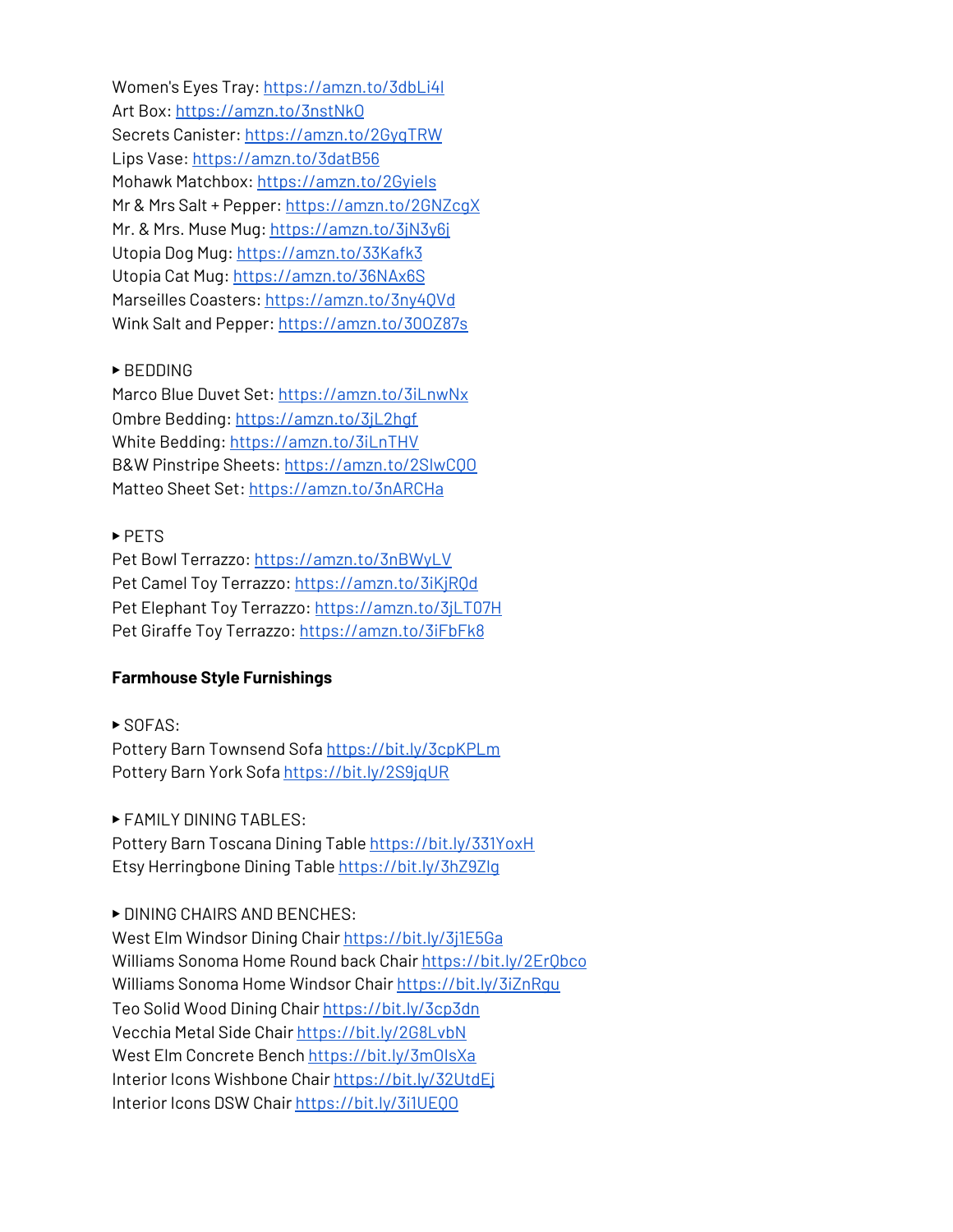▶ OCCASIONAL CHAIRS: Inte[r](https://www.youtube.com/redirect?event=video_description&redir_token=QUFFLUhqbVMyMkEyOFhwZEtjUjA1Uzh5RHhoTXhCU1NId3xBQ3Jtc0ttWG9BV3llWC1TQ3JmYTg2RGRtVU1NeXFhQXFTQmlPaW9TUWlmV2VBbmtKS1VkZ19RbkFoNFhPN05VcDY1bDVZWExVMnpYNjk5akhsRFNkc0E3eFRLZzdGNlNNTjJ6elZ2bHF1cDRpOXk1NU9OVnk5bw&q=https%3A%2F%2Fbit.ly%2F3hZilJF)ior Icons Corbusier Lounge Chair [https://bit.ly/3hZilJF](https://www.youtube.com/redirect?event=video_description&redir_token=QUFFLUhqbVMyMkEyOFhwZEtjUjA1Uzh5RHhoTXhCU1NId3xBQ3Jtc0ttWG9BV3llWC1TQ3JmYTg2RGRtVU1NeXFhQXFTQmlPaW9TUWlmV2VBbmtKS1VkZ19RbkFoNFhPN05VcDY1bDVZWExVMnpYNjk5akhsRFNkc0E3eFRLZzdGNlNNTjJ6elZ2bHF1cDRpOXk1NU9OVnk5bw&q=https%3A%2F%2Fbit.ly%2F3hZilJF) Interior Icons Rocking Chair [https://bit.ly/3hZiPPK](https://www.youtube.com/redirect?event=video_description&redir_token=QUFFLUhqbTNwb0d3R3hFbmt1emRmQXZ1dVpNMHQzQmhwUXxBQ3Jtc0tuaDRGMjJibFFkLS1KZDlaTDVFbmZ2clhGcXhaanNCTHJZUnIzcWlLb3BCS2Z6cjNyX3dQYmkyTnM0U0dfRC1wOWFYYXBWdVozdEtxNl9wcUlTa2lDbzF2Z3A1WmhUTWJ2OUhwekdieWdLZURJNWdDdw&q=https%3A%2F%2Fbit.ly%2F3hZiPPK) [https://www.ikea.com/nl/en/p/storsele...](https://www.youtube.com/redirect?event=video_description&redir_token=QUFFLUhqa2R1QkNiX1JIQmc0RWplRm5iR2o4TGMxTUpaUXxBQ3Jtc0tuRjROdnhTY2g1c2NXYU15eERKVjFvdkJoZnMwOXpaRTdIRGtWLUlLOHRlT3Q0eXhDR3lVVXlFSVFwWFJoS3d6XzJabUFlMm1IRG1yVGhEbVlxWkxvdGw2aFRKajVMTGVjUUJDcGFZZW94RXJNb3lSSQ&q=https%3A%2F%2Fwww.ikea.com%2Fnl%2Fen%2Fp%2Fstorsele-high-back-armchair-black-rattan-20201682%2F)

## ▶ LIGHTING:

Interior Icons Artichoke Pendan[t](https://www.youtube.com/redirect?event=video_description&redir_token=QUFFLUhqbXFTRVNETTZES19xUXpBZTVQUTZWbTRGMURZZ3xBQ3Jtc0trazdjMm5lUUg3V1JyT2NrSFRWeXFPZVJrODRYZ2VCZjg0VUVqTDdaeEtnb0V6MWZLYlNHOFZCeFcwYnNIM3BsUFhpV3luc1o0QThseXhxOFg4WEdDRzBiMm9XRlhoel9kNWRrOWdPYi1GZE9vX0k3dw&q=https%3A%2F%2Fbit.ly%2F3cpOV6c) [https://bit.ly/3cpOV6c](https://www.youtube.com/redirect?event=video_description&redir_token=QUFFLUhqbXFTRVNETTZES19xUXpBZTVQUTZWbTRGMURZZ3xBQ3Jtc0trazdjMm5lUUg3V1JyT2NrSFRWeXFPZVJrODRYZ2VCZjg0VUVqTDdaeEtnb0V6MWZLYlNHOFZCeFcwYnNIM3BsUFhpV3luc1o0QThseXhxOFg4WEdDRzBiMm9XRlhoel9kNWRrOWdPYi1GZE9vX0k3dw&q=https%3A%2F%2Fbit.ly%2F3cpOV6c) Interior Icons Wall Sconce [https://bit.ly/2RUppww](https://www.youtube.com/redirect?event=video_description&redir_token=QUFFLUhqa2pQaUMwWWRLQTFXN09GcnFKWUVTT19IV2Zqd3xBQ3Jtc0tuMC1TZWtMY2NOZlU0S0JYQldwQk9TLXM1Z05mNHBnaG80ZXo0X1Voc2lUZmE4aUhjN1c3a2swU282S291UlNHSXF4MDNYNXY0d2M4cmdybEJ5ZEJ1dW1HcXpNa2NDY2o3ODNTQ2hEMjgweVpNUVRNOA&q=https%3A%2F%2Fbit.ly%2F2RUppww) YLighting Pendant Fan Light [https://bit.ly/32WJEQr](https://www.youtube.com/redirect?event=video_description&redir_token=QUFFLUhqbTZTb29yMEt4SlRuM0RVQ2RXQkNSbS16RldTUXxBQ3Jtc0tsSVZPVnh6clpIWVk2ZHlfWGQ3TklUbVlzelBkT25Db3hOVS1NM2RndEJRS2dmOTE3eDlpWHdwM0pLbmQxbGNfRVpvRi1PSHBpRDlKbzBXOVdVVG5NOTBtbjdFVG5UZHp0a1d5QnVzVncybVVac0p0UQ&q=https%3A%2F%2Fbit.ly%2F32WJEQr) YLighting Pendant <https://bit.ly/3i1P0y6> Rejuvenation Conical Drum Pendant [https://bit.ly/3hZ9CHo](https://www.youtube.com/redirect?event=video_description&redir_token=QUFFLUhqa0lwbW5rallHYWVHNGdzYk1HY2hyV2MyeTFFQXxBQ3Jtc0ttcGFidkZjVm4zRXltRGVwZkhtcUIxS3RqX1VLREJpeWMxbWxJU0pwWE9Tc3NnWGE5ZmdjSWhZNlZ5TEowcjVteUx5ZHNTWDN0VzFRb19wSFEzN0JvRm5XWmRuX3lYS250eE5SLVZFTkFnZE9SUU4yaw&q=https%3A%2F%2Fbit.ly%2F3hZ9CHo) Rejuvenation Jerico Pendan[t](https://www.youtube.com/redirect?event=video_description&redir_token=QUFFLUhqbURhVFFydVZuWDN4aFBlQ2FkNnhKRDlsWjJCZ3xBQ3Jtc0tremUyOFhGMUJmMTdXenRnanpRMTVsS0xBVDlkRk82M3VZdWl1c0hUQUVpb1BRb0VFSHlENjhicXQ5ZE5jLXpiN1ptV05FZEJpZkxVb2JoZTBYVTNUZ2pmRF9iTWxibFBjdGI5QlFfLUhJOEdaYjdQOA&q=https%3A%2F%2Fbit.ly%2F309nUPE) [https://bit.ly/309nUPE](https://www.youtube.com/redirect?event=video_description&redir_token=QUFFLUhqbURhVFFydVZuWDN4aFBlQ2FkNnhKRDlsWjJCZ3xBQ3Jtc0tremUyOFhGMUJmMTdXenRnanpRMTVsS0xBVDlkRk82M3VZdWl1c0hUQUVpb1BRb0VFSHlENjhicXQ5ZE5jLXpiN1ptV05FZEJpZkxVb2JoZTBYVTNUZ2pmRF9iTWxibFBjdGI5QlFfLUhJOEdaYjdQOA&q=https%3A%2F%2Fbit.ly%2F309nUPE) Lumens Mara Grande chandelie[r](https://www.youtube.com/redirect?event=video_description&redir_token=QUFFLUhqbGdqNEVuYlJYbG4zd0NrdjlkM2xvbE85OEdMZ3xBQ3Jtc0tseDk2cklWb0VxVGItNGlKbVp1dEU4RVJSaDFRZzEyNm1kb3d4YnVvaW9ramdTZGR0ZVAzYmpwcC1lbVpLOEFESUdmOVBBZnFKbjFDTllqM2RsQVRxalo2ZmpMOG16VTFndGwyc2t1SVdmZ0JsSDY3QQ&q=https%3A%2F%2Fbit.ly%2F3cuGLJK) [https://bit.ly/3cuGLJK](https://www.youtube.com/redirect?event=video_description&redir_token=QUFFLUhqbGdqNEVuYlJYbG4zd0NrdjlkM2xvbE85OEdMZ3xBQ3Jtc0tseDk2cklWb0VxVGItNGlKbVp1dEU4RVJSaDFRZzEyNm1kb3d4YnVvaW9ramdTZGR0ZVAzYmpwcC1lbVpLOEFESUdmOVBBZnFKbjFDTllqM2RsQVRxalo2ZmpMOG16VTFndGwyc2t1SVdmZ0JsSDY3QQ&q=https%3A%2F%2Fbit.ly%2F3cuGLJK)

#### ▶ ARTWORK:

Etsy Low Country Portrai[t](https://www.youtube.com/redirect?event=video_description&redir_token=QUFFLUhqa2paZDJYVVZ5S0VmeHFMbnNCaUh6ZEpoaHpUUXxBQ3Jtc0tucEoxN3Fjc1lsbGRZVk9vMlV6T2FuUldnd2FHYzN4bHZ4eU40bnk5ZlczYVZpUWpKSm9Xc3BGUXlRYVhYWU5JZHA3UTI3aVdyQmdzLTRsVzlERUx0cFE0bTA2VVBVWjhMdmItZkdHWWx0VEpsTUgybw&q=https%3A%2F%2Fbit.ly%2F3hZmflw) [https://bit.ly/3hZmflw](https://www.youtube.com/redirect?event=video_description&redir_token=QUFFLUhqa2paZDJYVVZ5S0VmeHFMbnNCaUh6ZEpoaHpUUXxBQ3Jtc0tucEoxN3Fjc1lsbGRZVk9vMlV6T2FuUldnd2FHYzN4bHZ4eU40bnk5ZlczYVZpUWpKSm9Xc3BGUXlRYVhYWU5JZHA3UTI3aVdyQmdzLTRsVzlERUx0cFE0bTA2VVBVWjhMdmItZkdHWWx0VEpsTUgybw&q=https%3A%2F%2Fbit.ly%2F3hZmflw) Saatchiart.com [https://bit.ly/3kQOYet](https://www.youtube.com/redirect?event=video_description&redir_token=QUFFLUhqa0duejJkN2lGZnFNZkNYUmdhcDhFRC1ZOVJFd3xBQ3Jtc0tuTUpwUlF5WkF1REFzQ0ZiYXpTVnZTZnJMN2Y5YjZBbW1UMktjYWxOTzhOcVBnWVIzT1BPWUxyQlcxbTVpYk5UaC1SZFo0UjBfd1ZvM2wyeDNTNUFnd3pRa0pfa2gycUYxek8yMm9WSU1DVmpMQjFsOA&q=https%3A%2F%2Fbit.ly%2F3kQOYet)

▶ FOUND OBJECTS: Etsy Found Object Antler[s](https://www.youtube.com/redirect?event=video_description&redir_token=QUFFLUhqbHYxM2w3TjRGQWtQSkMxZXI2WWJDSGpULXczZ3xBQ3Jtc0tsSlFPVzVEdGw2d0w1MUtNZmMwWkNzWlZKWVRXZXl5c242YkRqNnpQQUtoc1dqNVNPVlhtSWd0WG5NNGQ3N2tBT3hZcmhoSGg1ZGZQMFN4RnpYQ0tnd1A5LU80b0Y3TnRzUkItVmwwSXE3VjZSWUFaSQ&q=https%3A%2F%2Fbit.ly%2F2RQ7vLr) [https://bit.ly/2RQ7vLr](https://www.youtube.com/redirect?event=video_description&redir_token=QUFFLUhqbHYxM2w3TjRGQWtQSkMxZXI2WWJDSGpULXczZ3xBQ3Jtc0tsSlFPVzVEdGw2d0w1MUtNZmMwWkNzWlZKWVRXZXl5c242YkRqNnpQQUtoc1dqNVNPVlhtSWd0WG5NNGQ3N2tBT3hZcmhoSGg1ZGZQMFN4RnpYQ0tnd1A5LU80b0Y3TnRzUkItVmwwSXE3VjZSWUFaSQ&q=https%3A%2F%2Fbit.ly%2F2RQ7vLr) Etsy Lantern [https://bit.ly/3csn8Cb](https://www.youtube.com/redirect?event=video_description&redir_token=QUFFLUhqbWpVUGlhTHVvSjJSa25OWTc3VnZZd3hiXzRfUXxBQ3Jtc0trSV9uUkFQS0M1cmZBLXZyTXc5N2d0SE5ySXFuRC10QVNLdzdjZE91MEtpRHo4TW9idUxjd3owdlhqMERxT1d3ZU1XWWpzdTk1QVZRNlRaWmk1YTMxdFhidW9ITjJYRTBaWlNWVmN5dVpzLWt6eDJvMA&q=https%3A%2F%2Fbit.ly%2F3csn8Cb)

## **International Vendors**

▶ UK & EUROPE: [https://www.manufactum.de/](https://www.youtube.com/redirect?event=video_description&redir_token=QUFFLUhqbTV4SVIyVVZaVnZwQVhjc2FvdkpyU1gyd1J2UXxBQ3Jtc0trUnJObjhBS1NkTEtNNjYzam0yay1Xc1laSW12QlNjc2hPdnE5cW1tdXZmd19RLU1JVjlicjBvVjg0d3NRT1ZBRFlZdHFJQUZQUjJudnhGY0xhbHR0WUhHcjhPYWo5cUlNYkg5cV82NmxoMGxfekg5WQ&q=https%3A%2F%2Fwww.manufactum.de%2F) [https://www.laredoute.com/](https://www.youtube.com/redirect?event=video_description&redir_token=QUFFLUhqazAzblhEM2hfdEoySzN2NHBWeUJNOXAyYlNsZ3xBQ3Jtc0trb2VzLWlEWkVhUmFHbFR4TmIwdVhPTmE2eVRlWnFGdXp3dWdzYzVRNzk0UnZfSklXaW5yY2FmVjRuM3pTOXBfSVNtbmtVWGFMenFscmhHMUlWVUhSajBnZGdnRzBqY2VGeWFFRl8xeFpkSHRjTFBFUQ&q=https%3A%2F%2Fwww.laredoute.com%2F) [https://www.diiiz.com/en/](https://www.youtube.com/redirect?event=video_description&redir_token=QUFFLUhqa1dkZHlQazM2WkRNMXJMZUtNcDcxb2xES1Atd3xBQ3Jtc0tucmFYNXBtVGM0aXdoZGl0dXFERlRpNGw2RDhIWW1wS21iY0xObUlmVllXekNwZk9RNndmT2lNYkp4VVg2S1diQS1kLWI3bnE0akhoTWQ5MWd6ZFA2bU1KejlXd3NJUVBjOENKVmFDaDIwdHdkNURNWQ&q=https%3A%2F%2Fwww.diiiz.com%2Fen%2F) [https://www.lovethesign.com/eu/listin...](https://www.youtube.com/redirect?event=video_description&redir_token=QUFFLUhqbkl3Q2xsT0ZOeFN3NEFCb05tVTZPUEJJVDJqd3xBQ3Jtc0tsZWZrdXBJSFp6MGpwX0NiclBuRGpYT1U1cnhlMGJueTVIeFdMem9US0lxQVB0TFRPVUgtY1ZzanhwRE52M0FnbENDcTNNbWVkU2w1UnIwZjk2VGZjVE5qSGprVFFBS09RcW11aWFtdzFYZjhBZ01Jdw&q=https%3A%2F%2Fwww.lovethesign.com%2Feu%2Flisting%2Ffurniture) [https://www.wayfair.co.uk](https://www.youtube.com/redirect?event=video_description&redir_token=QUFFLUhqbFpMSnozNWNRUkFrNnpMU05RNHJqNFJROV9Pd3xBQ3Jtc0trVElYVEtnMXFaNDBEZnZWYkRjQXkyb0Nnb3VieFZDMFdDY1JFREwxQl9OYUZIV3V1WjFvc2ZTUWl4czYyVTlwbnV6NG95NWR6WUJEVm1naXR0a1c3NUdGa2p3ZDFGSTFCekVFT0lkUkdOd2pCcTAyNA&q=https%3A%2F%2Fwww.wayfair.co.uk) [https://www.barkerandstonehouse.co.uk](https://www.youtube.com/redirect?event=video_description&redir_token=QUFFLUhqbjNiSEs5YWlJUjRLQ3ZQMDhodE1QaDFKWTBiUXxBQ3Jtc0trekRlQTB5amZBdTc5OVB3LTN2bEJUcmxtRkU5UEE2OGR0OUk5cHVGdmR1bXRjMG1Jcm5aUDN4T1h1Y0xxTXY5UVhqY1d2WEVaR1VKQW9Fc0VKN1NsU2p2M0RKWHZPREhnTmtGRmRJemVBeDFoNGJqUQ&q=https%3A%2F%2Fwww.barkerandstonehouse.co.uk)

#### $\triangleright$  CANADA:

[https://whitewoodcottage.com/collecti...](https://www.youtube.com/redirect?event=video_description&redir_token=QUFFLUhqbnNteEdnQjBxamtTYUdSZmJ3c3hTOWMzMjI4QXxBQ3Jtc0tuY0RiZF9ibW5qd2d6VGQ4OXZkV1M1d0ZQVm9vSFVULXJKdmxUV0pyYlVJOEVOdUlYWGszYzZrWTVyNnI1RVBxR20xVFVHbXNnRmVOWm9vTmNXdlA2LTM3aUhaWEh5UU1EdU5BRC1tRkQxS2VMTGpLYw&q=https%3A%2F%2Fwhitewoodcottage.com%2Fcollections%2Fall) [https://www.antiquefarmhouse.com](https://www.youtube.com/redirect?event=video_description&redir_token=QUFFLUhqbTFGTFp2NmlZZVNFZW1kWTI0OFNrMEs2R0RsQXxBQ3Jtc0tsYTJwUm9sN01tOXZtODhDMndvcFoxbm5jQ0Z0ZXUwdzk0RXZhS1lOcDF5R1Y3YnVHa0g2czVlQzU2TjZZZUthX0U5M0ZuRHBYWTYxb2lNekxRXzMtcFVyZ0xVV2tIWGhORTFLSG4zNHdHeVJoc0Z6bw&q=https%3A%2F%2Fwww.antiquefarmhouse.com) [https://mobilia.ca/en/](https://www.youtube.com/redirect?event=video_description&redir_token=QUFFLUhqbjdGOU5feEk1TmZ3TjZkblU5VUdYQndqNGdXZ3xBQ3Jtc0ttN0VhUEx6QzlCQWNLMGo2RU9TN2RZT0VSb3pXYVE3MC02WFR5QVEzT1d6VVNHSWVUWWx3T3VReVBtU21sTFF3RUxIWEM2a0NNYjR0dENYYjFaMXE3VWFNcGdsNXBGVUZpRmp4cGUyQU5XczNoV29saw&q=https%3A%2F%2Fmobilia.ca%2Fen%2F) [https://bensen.com/products/area/](https://www.youtube.com/redirect?event=video_description&redir_token=QUFFLUhqblY3dHA3cUZLRWxWS1dRWkNLSjg0OENUbXpTUXxBQ3Jtc0ttZEZVRnB2WG1CdnM0WnVrUTd3N0xvcHA5TEtjY3JHVXhFTXhLNUN0VXhxUU1XTDNIamZmb2ZLVUlVakxPcFZoUENCdVkzQkpyVnpJVC0yVXpmY051UnJBYWFFZXc5ajdQX1lhZDJOTVFKOU0waWNkTQ&q=https%3A%2F%2Fbensen.com%2Fproducts%2Farea%2F)

## ▶ AUSTRALIA:

[https://www.curatedspaces.com.au](https://www.youtube.com/redirect?event=video_description&redir_token=QUFFLUhqa0N3SGhSczZiVENlY0RIQnVNRjljcVlqSGRmZ3xBQ3Jtc0tsZDBzemw2M3BQQUlKZElYcEp3RkJaU1VIZHY1czl3dUREdXJfY1ZzQ1g1OEtVeV9tLVBmQ2ZmbkNsU0tOV25PYnVxS1dNN2xpYTRDZmRSNjlvTWJsdmlJMXBZZDFaeXpMcDZmaXlDTzBQdVg4OWt0UQ&q=https%3A%2F%2Fwww.curatedspaces.com.au) [https://www.iconbydesign.com.au](https://www.youtube.com/redirect?event=video_description&redir_token=QUFFLUhqblhsNWJ3QmM5V3M4ZUdYWTFaRTNGWEhiS29yZ3xBQ3Jtc0tubDBORkpzOVNXYzVIbERSM2RIOGxiWWJHSVQtWE5oWG93bS1NNnpFOVlMUkNUYVZRb0t2c3VmNlNtb2FFVGd3LV9SZWxaR0dEWURJZ3hBMnZpTk94NDdyY0FnUDRQdVNOUEh6MHo3SkU1aElJWmx3TQ&q=https%3A%2F%2Fwww.iconbydesign.com.au) [https://www.templeandwebster.com.au](https://www.youtube.com/redirect?event=video_description&redir_token=QUFFLUhqbU1TeDVGb0p5UDgyTkNOTXFFakNQMDA2bEJwUXxBQ3Jtc0tsd1c5WE1KdDdSSWs5NTM0RktuOEpZRFUxYjBEVzVpdk5LTWdzOV9xZHU2TnRTT293VU15cWltSlZ5UTZ6cFo1SHdBNDNZMFlWWlFOek1PUmljOXlZTXZSV0oxVEF4VVBacER6UmdjM3FoSXgwM2ZORQ&q=https%3A%2F%2Fwww.templeandwebster.com.au) [https://www.curatedspaces.com.au](https://www.youtube.com/redirect?event=video_description&redir_token=QUFFLUhqbkRJXzVKSGwyMWlyVFhxZEdOY0lJTlBEbV9SQXxBQ3Jtc0tudFJvSU4wbUlGb3BRNDgzR0ZHT3M4bUNZcy1ybWpvMTNRUm5XVUZjNGNNU19ZOW9UWWR0cjdqUGtlVlhJUDI5VGtQLVdCM2RpRkVoM3kwalZkTDNWZjZVX2VQQ1dHYWZkeWZNOEl5a0Z6ZkFPemhhMA&q=https%3A%2F%2Fwww.curatedspaces.com.au)

▶ DUPES: